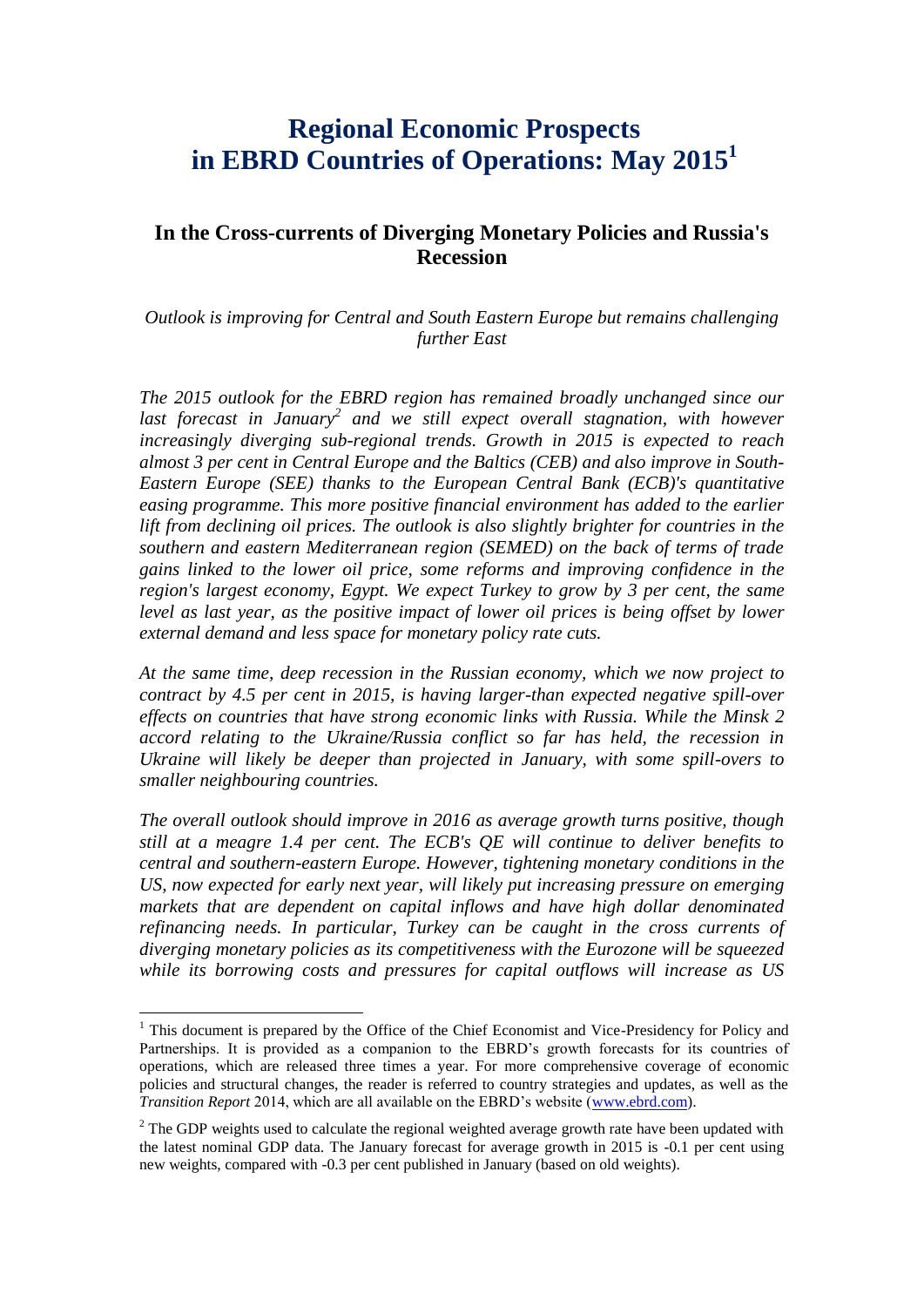*monetary policy tightens. Russia's recession is expected to ease to -1.8 per cent as oil prices stabilise in the region of US\$ 60 per barrel and prudent macroeconomic shock management continues, but with deep-rooted structural issues likely to remain unsolved.* 

*The balance of risks in the forecast has improved somewhat, but is still tilted towards the downside. In particular, the Eurozone's prospects could be dented by higher volatility in case of a more adverse Greek scenario, and a stronger-than-expected impact of the tightening of US monetary policy could result in steeper rises in borrowing costs and larger capital outflows. On the more positive side, geopolitical risks related to Ukraine/Russia remain contained though at a high level; and a faster Eurozone recovery would deliver a larger boost to growth in CESEE.*

**Since January 2015, the outlook for the region as a whole has remained broadly unchanged and will improve somewhat in 2016, but this masks very different sub-regional trends.** The key drivers are (i) the European Central Bank (ECB)'s quantitative easing (QE) programme; (ii) monetary policy tightening in the US, which is now more widely expected to happen around early 2016; (iii) oil price stabilisation at around US\$ 60 per barrel of Brent; and (iv) the still elevated though broadly contained geopolitical risks related to the conflict in Ukraine. Domestic policy factors will play particularly important roles in Ukraine that is undergoing historic if painful reforms, as well as some other neighbouring countries under macroeconomic or financial pressure (Belarus and Moldova primarily).

**Faced with a weak outlook for growth in the eurozone and falling inflation, in late January 2015 the ECB finally announced a QE programme that has positively surprised markets by its large size and open-ended nature.** The programme envisages monthly asset purchases of €60 billion until at least September 2016, targeting, for the first time, public sector debt directly. Following the announcement, stock markets in the eurozone have rallied, the yields on sovereign bonds have declined, in some cases entering negative territory, and the euro has depreciated further against the US dollar. A weaker euro has the potential to boost eurozone's exports while at the same time nudging inflation upwards (due to higher inflation expectations and the pass-through of the euro's depreciation into import prices – the so-called "exchange rate channel").

**In the wake of the ECB's QE, monetary conditions in countries with close economic links to the eurozone have eased.** The Baltic States, Slovenia, the Slovak Republic (and soon Cyprus, after an important Troika conditionality has now been met) are directly covered by the ECB QE programme, and quite a few other economies in the Central Europe and the Baltics (CEB) and South-eastern Europe (SEE) also use the euro as legal tender or monetary policy anchor. The QE has also enabled countries with flexible exchange rates to ease their monetary policies, other things being equal (Poland, Hungary, Romania, and Serbia).

**Interest rates in many CEB and SEE countries have consequently declined alongside interest rates in the eurozone**, including in flexible exchange rate countries. In addition, most currencies in the region have weakened against the US dollar alongside the euro (Chart 1; see Box 1 for further discussion).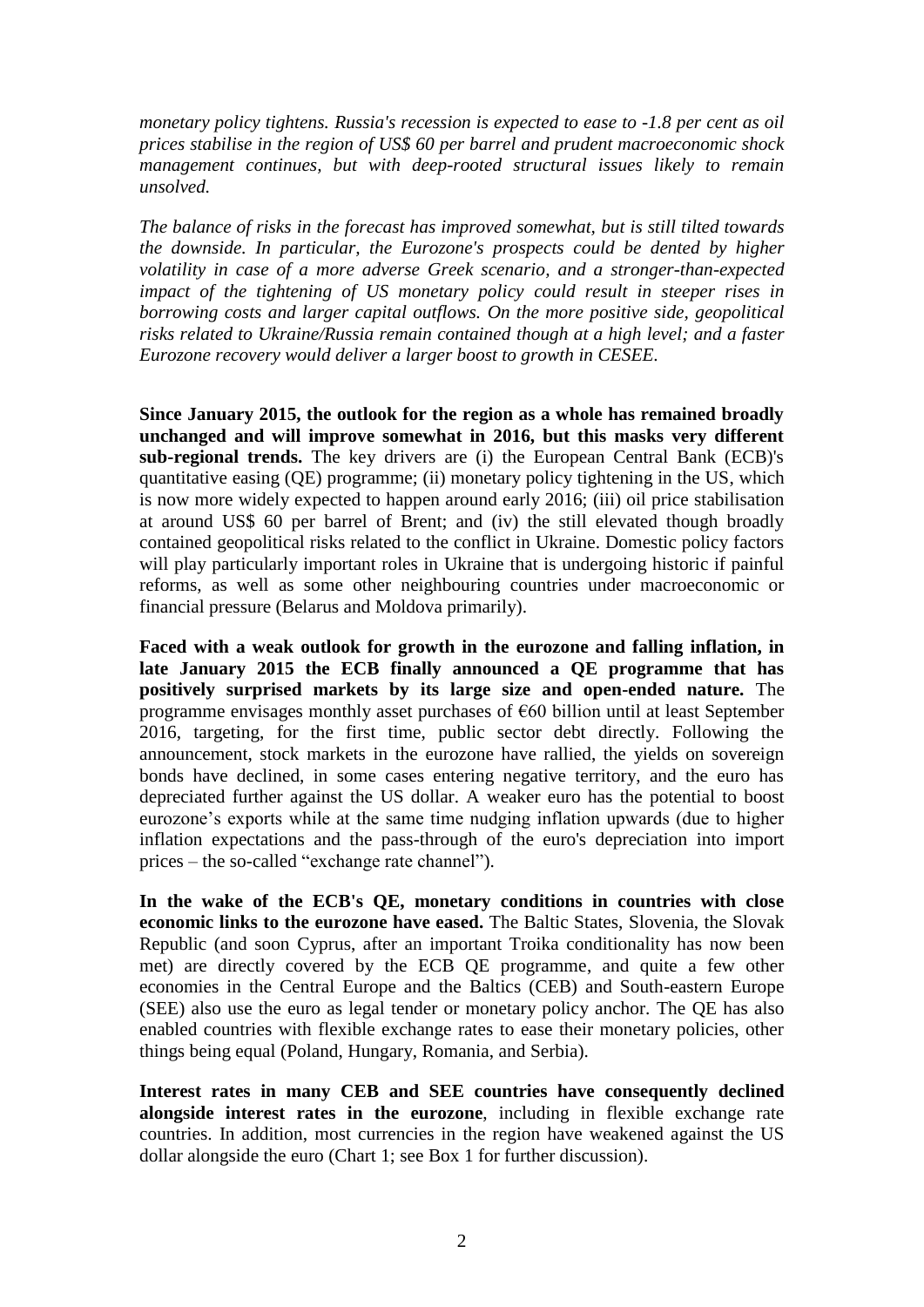**Weaker currencies (on a trade-weighted basis) and more accommodating monetary conditions should help competitiveness of these economies but can increase debt service in US dollars.** A boost to competitiveness is a particularly welcome development at a time when the contribution of exports to growth has been small or negative in many countries recently. On the other hand, these countries may also see an increase in cost of servicing foreign-currency denominated debts, as their value in euro or national currency terms rises. To mitigate this risk, countries can consider proactive refinancing with moving debt into euros.

**Stock markets in large CEB economies have also started to see significant gains.**  For instance, equities in Hungary and Poland have outperformed both the S&P benchmark and emerging markets global benchmark since the start of the ECB quantitative easing programme (Chart 2). This is in contrast with the performance in preceding quarters, when equities in the region generally underperformed relative to other emerging markets.

**While the economic outlook of the eurozone as a whole has improved, Greece, a new country of operations of the EBRD, is still facing high economic uncertainty.** As of May 7, agreement on some core reforms that are a precondition to further international support to Greece are yet to be reached, though recent news indicate more chances of success for at least a temporary deal. Yet nominal public debt, owed now mainly to the international official sector, continues to be seen by markets as very high at over 170 per cent of GDP, even though it is somewhat less onerous in net present value (NPV) terms due to concessional terms such as grace periods and below-market interest rates secured in the context of the international support.

**Brent oil prices have stabilised in the range of US\$ 55-65 per barrel,** having touched lows of US\$ 45-50 in late January 2015. Thus the overall outlook for commodity exporters and importers remains broadly unchanged compared with our January forecast.

**Geopolitical risks related to the conflict in Ukraine have been broadly contained, albeit at a high level, following the signing of the Minsk 2 accord in February.**  While the intensity of fighting has decreased, situation in the East of Ukraine remains volatile. The sanctions imposed on the Russian economy by the United States and the EU and the Russian counter-sanctions (ban on selected food imports) remain in place.

#### **Recent growth performance**

**Central Europe and the Baltic states (CEB) are starting to benefit from the nascent recovery in the eurozone, and more importantly the ECB's quantitative easing.** The main impact thus far has been through "importing" the QE and firming inflation expectations as evidenced by higher nominal wage growth in Poland and Hungary, for example. In Poland, the region's largest economy, household consumption has been supported by a further fall in the unemployment rate to a level last seen in 2009, accompanied by a rise in real disposable incomes. Domestic demand continues to be the main engine of growth in the subregion though exports have also picked up in some countries (Chart 3). And we have seen sizable growth in public investment ahead of the deadline for disbursement under the previous EU structural funds programme.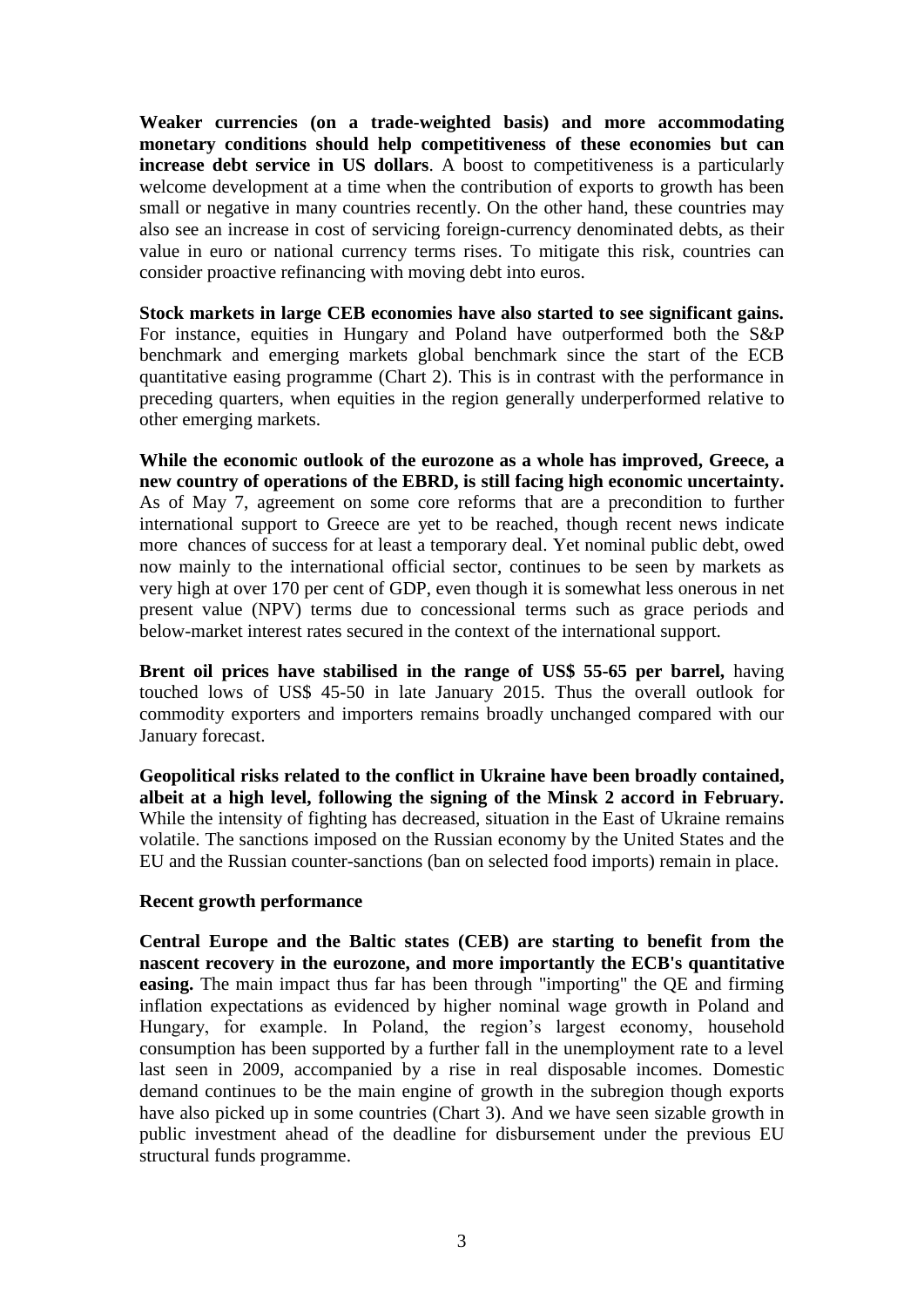**Growth performance in south-eastern Europe (SEE) has been mixed against an improving external environment, reflecting the importance of domestic policy factors.** The final outcome in 2014 of 1.9 per cent growth in SEE (excluding Cyprus and Greece) was slightly better than we expected in January as the region showed considerable resilience to country-specific shocks such as the severe mid-year floods in Bosnia and Herzegovina and Serbia. Looking forward, the SEE region is benefiting from lower commodity prices and the eurozone QE, but domestic factors will constrain growth in Serbia and Bulgaria. Although Cyprus's economy remained in recession in 2014, the pace of decline was much lower than in 2013. Greece recorded positive growth in 2014 after six years of deep recession, but growth turned negative in the last quarter of the year and high-frequency indicators for the first three months of 2015 suggest that the economy is now back in recession amidst great uncertainty about the government's reform programme and related international support and fears of a possible default on sovereign debt payments.

**Growth in the Eastern Europe and Caucasus (EEC) region and Central Asia decelerated considerably towards the end of 2014 and in the first quarter of 2015 mainly due to external shocks.** Lower export demand and remittances from Russia and the decline in consumer and investor confidence weighed on the growth in many economies in the region. Preliminary data points to much weaker economic activity in Ukraine in the first quarter of 2015, against the background of painful but necessary reforms with tightening fiscal and monetary policies, earlier sharp depreciation of the local currency, energy tariff hikes, bank restructuring and continued massive credit contraction. Structural economic bottlenecks, challenges in the financial sector and/or persistent governance issues exacerbate the impact of external shocks in Belarus and Moldova.

**Turkey, a country caught in the cross currents of diverging monetary policies in the eurozone and the US, has seen a moderation of its growth rate to 2.9 per cent in 2014, and we see similar trends going forward.** The positive impact of lower oil prices on growth will likely be offset by continuing weakness in external demand and developments in the euro-dollar exchange rate. The lira weakened against the dollar by 13 per cent in January-April 2015, as expectations of US monetary policy tightening resulted in a reduction in capital inflows that finance Turkey's large and persistent current account deficit (of 5.7 per cent in 2014). But the weakening against the dollar did not lead to significant gains in trade competitiveness, since Turkey's main trading partner is the eurozone, and the lira weakened against the euro at a more moderate rate of 6 per cent, despite a sizeable inflation differential. Consequently, in the first three months of 2015 Turkey's exports contracted by 7 per cent compared with the same period of 2014, while net capital inflows in the first two months averaged US\$ 2.6 billion versus a monthly average of US\$ 3.6 billion in 2014. Diverging monetary policy in the two currency areas will likely continue to add to currency volatility in Turkey, although perceived domestic policy volatility may also play a role.

**Recession in Russia has been deepening, though Russia still has significant reserve buffers to mitigate the recession.** Retail sales and real wages have been declining at a rate of close to 10 per cent year-on-year in recent months. At the same time, pressure on the rouble has subsided as oil prices have edged upwards, the current account is in surplus because of a contraction in imports and geopolitical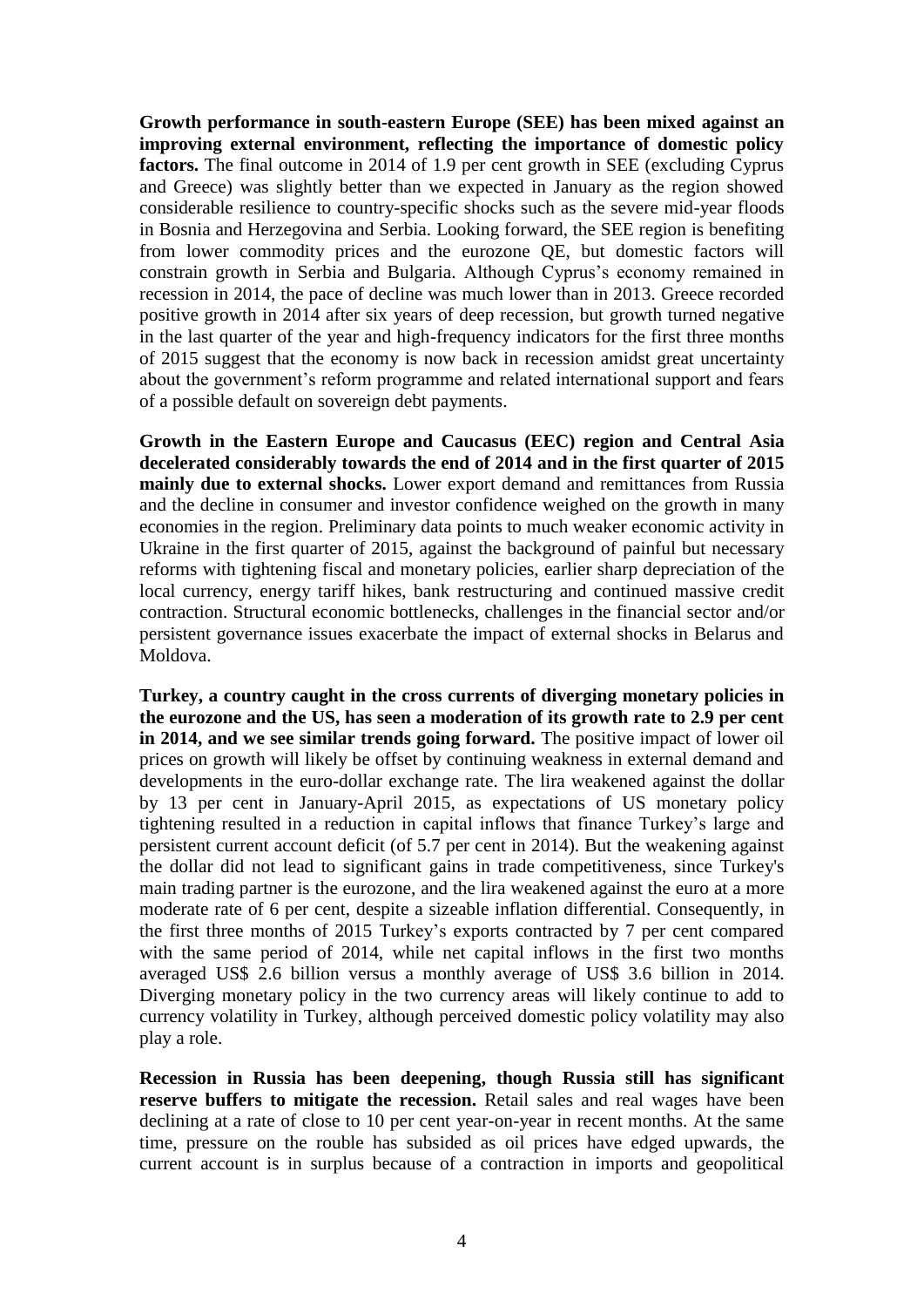tensions appear to have lessened somewhat. Capital outflows continued but at a reduced rate and international reserves reduced at a lower rate. Overall reserves dropped by about 30 per cent from over US\$ 500 billion at the beginning of 2014 to US\$ 353 billion by end-April 2015. As the situation stabilised, the Bank of Russia cut its refinancing rate by a cumulative 450 to basis points to 12.5 per cent, reversing a large part of the massive hikes in December, and it has continued to provide liquidity support to large banks. Fiscal policy is set to loosen appropriately to allow automatic stabilisers to work through accommodating revenue losses, while spending is reallocated towards stability programme priorities and public sector wages are frozen. The fiscal deficit aims to widen to 3.7 per cent of GDP in 2015. However, while budget spending plans have been cautious, actual federal government spending increased by as much as 27 per cent in the first quarter of 2015. This may indicate competing views in the government on the extent of a viable – sustainable financeable - fiscal stimulus.

**Recovery in the South and Eastern Mediterranean (SEMED) has firmed up.**  Growth momentum has been strong in Egypt, which has benefited from policy reforms but also some fiscal loosening, supported by financing from the Gulf Cooperation Council (GCC) and a more stable political environment. In the first half of fiscal year 2014/15, Egypt's growth accelerated to 5.5 per cent from 1.2 per cent a year earlier, driven primarily by higher private consumption and investment. The pace of recovery has been slower in the rest of the region and unemployment rates remain high at levels between 10 and 15 per cent. And the region continues to suffer from extremist attacks originating in Libya and Syria.

#### **Remittances and capital flows**

**Remittances from Russia to Central Asia and the EEC continued to decline at an alarming rate.** Partial data for the first quarter of 2015 suggest that remittances may now be declining at rates similar to, or higher than, those observed at the height of the crisis in 2009 (Chart 4). This trend is likely to continue in the following three quarters (in year-on-year terms) before moderating as the base effect of sharp depreciation of the rouble is no longer present.

**The decline in remittances reflects not only the weaker rouble but also return of a significant number of migrants to their home countries**. For instance, hundreds of thousands of migrant workers are reported to have returned to Tajikistan and Uzbekistan. Returns may be significant in the Kyrgyz Republic, too (including from Kazakhstan where growth has also slowed following the oil price decline). Migration on this scale poses the significant challenge of how to absorb the returning workers into the domestic economy. In the short term, this requires additional government resources for health care, social protection and law and order, although returning migrants may bring some savings back with them. In medium term, the challenge is to tailor education and skills mix in a way that supports the effective use of labour resources at home. This can become an urgent matter in a geopolitically sensitive region.

**Private capital flows to the transition region remained modest**. CEB and SEE regions saw net capital outflows of around 1 per cent of GDP in 2014 (they continued in the first quarter of 2015, according to very preliminary, partial data). Cross border deleveraging in CESEE continued in the last quarter of 2014. Net private capital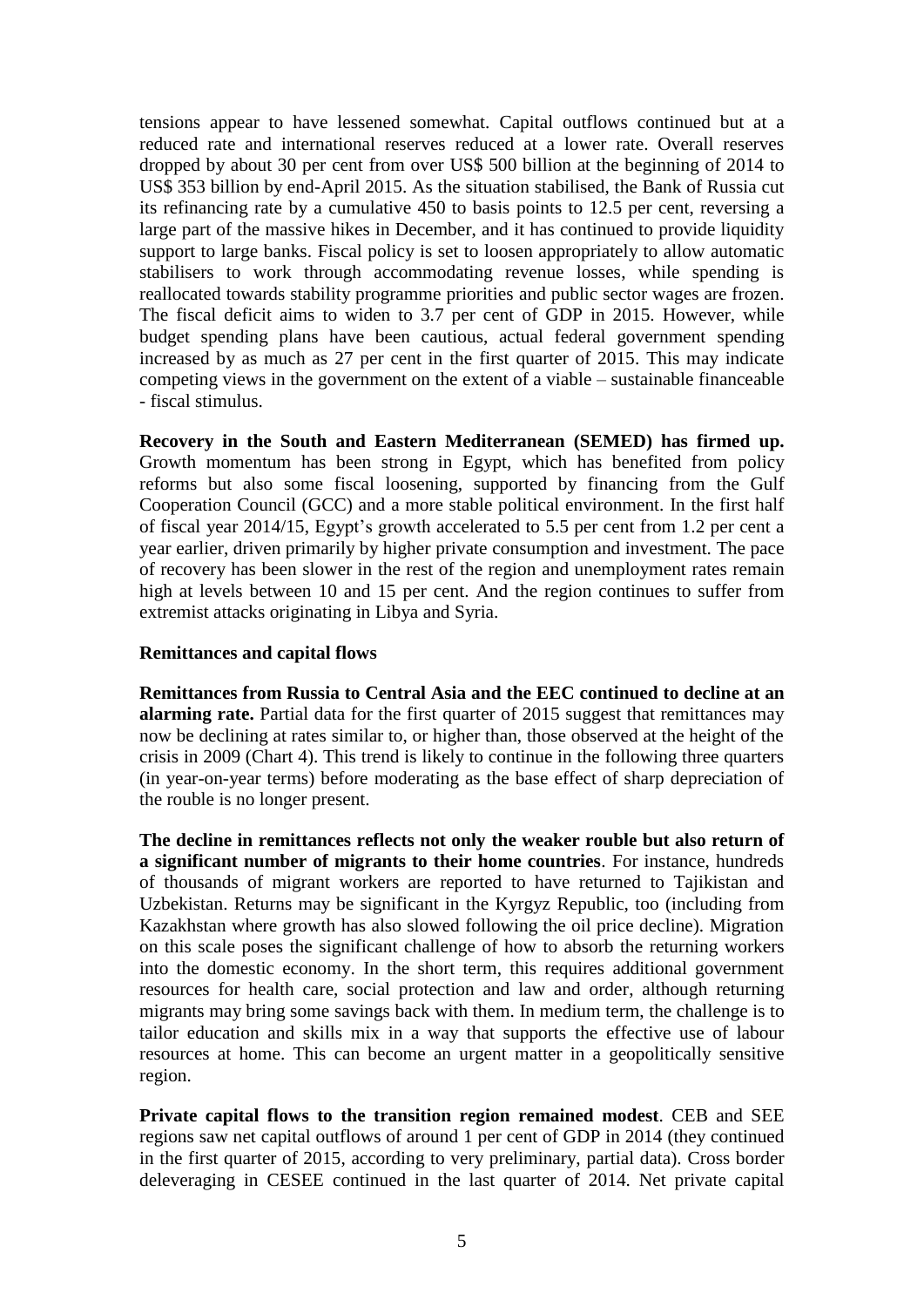outflows from Russia continued in the first quarter of 2015, albeit at a lower rate (US\$ 33 billion, as compared to US\$ 48 in the first quarter of last year). These outflows to a significant extent reflect repayment of external debt, which declined from US\$ 732 billion in mid-2014 to US\$ 559 billion by 1 April 2015.

#### **Currency movements**

**The region's currencies continued weakening against the US dollar.** Currencies in CEB and SEE regions weakened alongside the euro following the launch of QE in the eurozone (by around 10-15 per cent against the US dollar since the start of the year, Chart 1). The weakening of currencies of commodity exporters (Azerbaijan, Russia, and Turkmenistan) reflects pressures emanating from lower commodity export receipts. The exception is Kazakhstan where the exchange rate has remained broadly stable since February 2014. In Russia, the exchange rate has strengthened over the last quarter, following the rapid depreciation over the preceding months. Overall, by end-April the rouble was still around 20 per cent weaker against the policy basket of the US dollar and the euro than in early September 2015.

**Sharply lower remittance inflows from Russia, compounded by weaker export demand and investment inflows, put pressures on the currencies of economies in EEC and Central Asia.** Belarus, Georgia and Moldova experienced the largest depreciations since the start of the year, of around 15 to 25 per cent against the US dollar (and around 5 to 15 per cent in trade-weighted terms). A number of countries in the region, including Armenia, Georgia and Moldova, hiked interest rates and / or intervened extensively in foreign exchange markets to limit currency depreciations.

# **Credit conditions**

**Credit growth has remained subdued in CEB and SEE regions.** The rate at which parent banks are reducing their exposure to these regions appears to have increased again in recent months, and this reduction has not been fully offset by an expansion in the domestic deposit base. Greece continues to face particularly severe credit and liquidity constraints. Corporate bond issuance in the region has been slowly growing (as percentage of GDP) since the 2008-09 crisis, but the overall volumes of bonds outstanding of around 2 per cent of GDP still represent only a small fraction of the stock of corporate bank credit (Chart 5).

**Credit recovery remains constrained by high non-performing loan (NPL) ratios.** NPL levels have recently declined markedly in Kazakhstan (from very high levels) and Romania, following strong policy steps by the regulators. In contrast, in Ukraine NPL levels have been rising rapidly, approaching 30 per cent. NPLs are estimated to be close to or in excess of 40 per cent in Greece and Cyprus, and 20 per cent in many SEE countries, with corporate loan NPLs hitting 30 per cent in many countries.

#### **Inflation**

**A decline in oil price of around 40 per cent in year-on-year terms contributed to further disinflation in most commodity importing countries.** In several CEB and SEE countries consumer prices declined over the last 12 months. Low domestic inflation can foster local currency and capital market development, but deflation increases the real debt burden - a particular problem in countries with high corporate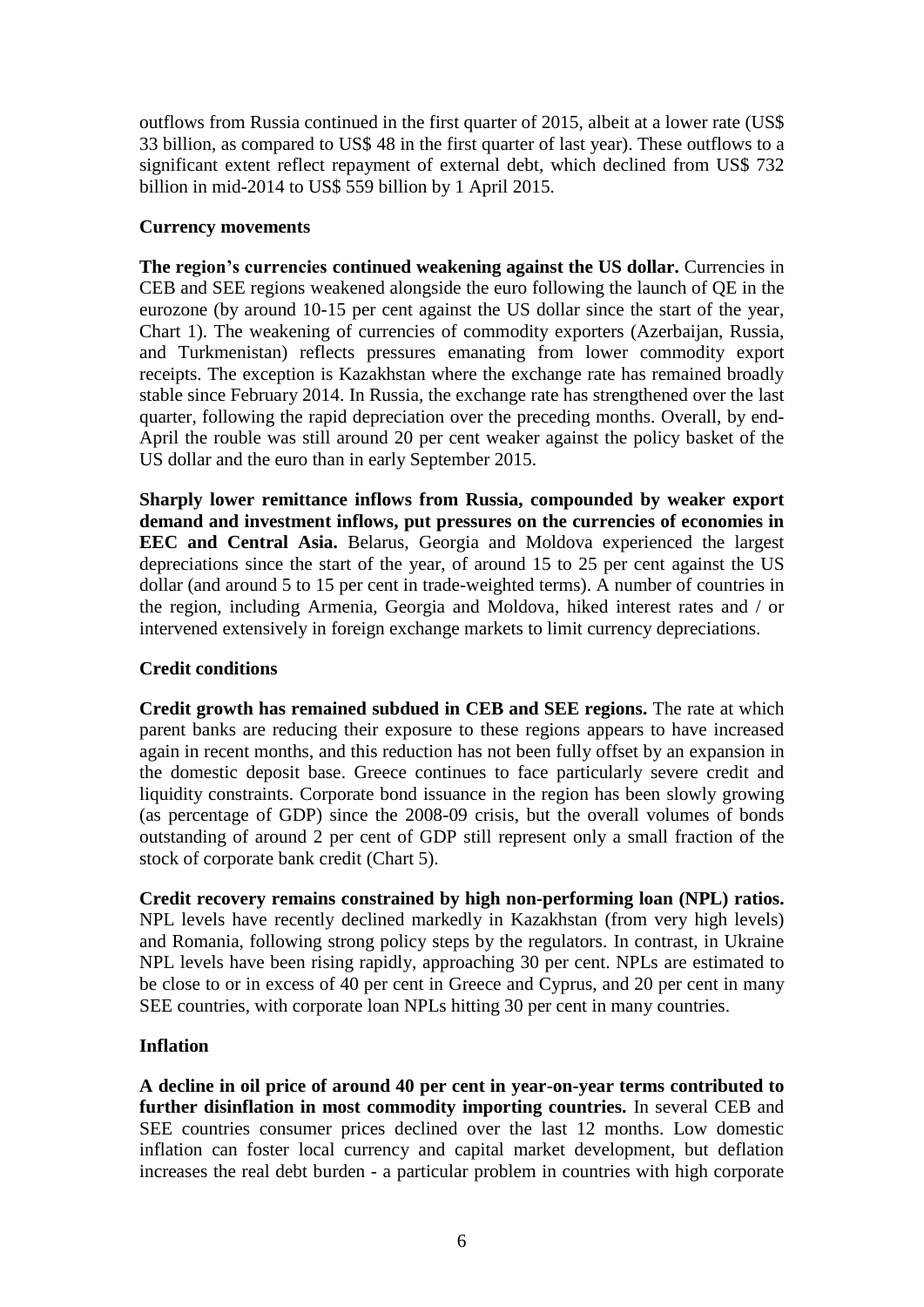or household debt. In contrast, in Russia inflation accelerated to around 17 per cent year-on-year, owing to a large extent to the pass-through of import prices following the depreciation of the rouble and the impact of self-imposed counter-sanctions banning food imports from sanctioning countries. Similarly, currency depreciations led to a significant acceleration of inflation in Belarus, the Kyrgyz Republic, Tajikistan and Ukraine. In Turkey, despite the fall in oil prices, currency pressures kept inflation elevated, well above the central bank's target for the fourth consecutive year.

# **Outlook**

**In our baseline scenario, growth in the transition region is expected to average zero in 2015 and to pick up to 1.4 per cent in 2016** (Table 1). The forecast for 2015 has been broadly unchanged compared with January, on account of improved outlook for the CESEE and SEMED regions and worsening outlook in the East. The latter largely reflects Russia's recession and strong negative spillovers to neighbouring countries, as well as a major slowdown in other commodity exporters. Growth in commodity importing countries is expected to accelerate compared with 2014, reaching 2.3 per cent in 2015 and 3.1 per cent in 2016.

- In **CEB**, the economic outlook has strengthened, as QE in the eurozone translates into more accommodating monetary conditions in the region. Growth is expected to average around 3 per cent in 2015 and 2016. Convergence is set to continue in earnest.
- QE in Europe, the weaker euro and lower oil prices are also benefitting the economies in **SEE.** Growth in this region is expected to pick up in 2015 and further in 2016, limited mainly by domestic policy factors - adjustment in Serbia, weaker confidence in Bulgaria, and the legacy of high NPLs regionwide.
- Business confidence in **Greece** has been badly hit by fears that the country may default on its external debt obligations and even exit from the eurozone. Our base case scenario is that Greece "muddles through", avoiding drastic policy moves and with just enough reforms to start growing and securing the continued support of the international community. Further debt relief would be most beneficial to bring debt to sustainable levels (though this is not in our base case). All this should help improve the currently low business confidence and could pave the way for a return to modest growth later this year and in 2016.
- **Ukraine** is experiencing a deep recession, with GDP contracting by 7.5 per cent this year before growth finally returns in 2016. The outlook in **EEC** has generally worsened owing to damaging negative spill-overs from Russia, a deeper recession in Ukraine and increasing geopolitical risk-aversion affecting investor, lender, depositor and consumer confidence. In addition, currency depreciation in the region is exacerbating the risks associated with currency mismatches on corporate and public sector balance sheets. Given the challenging external environment and some domestic political uncertainty,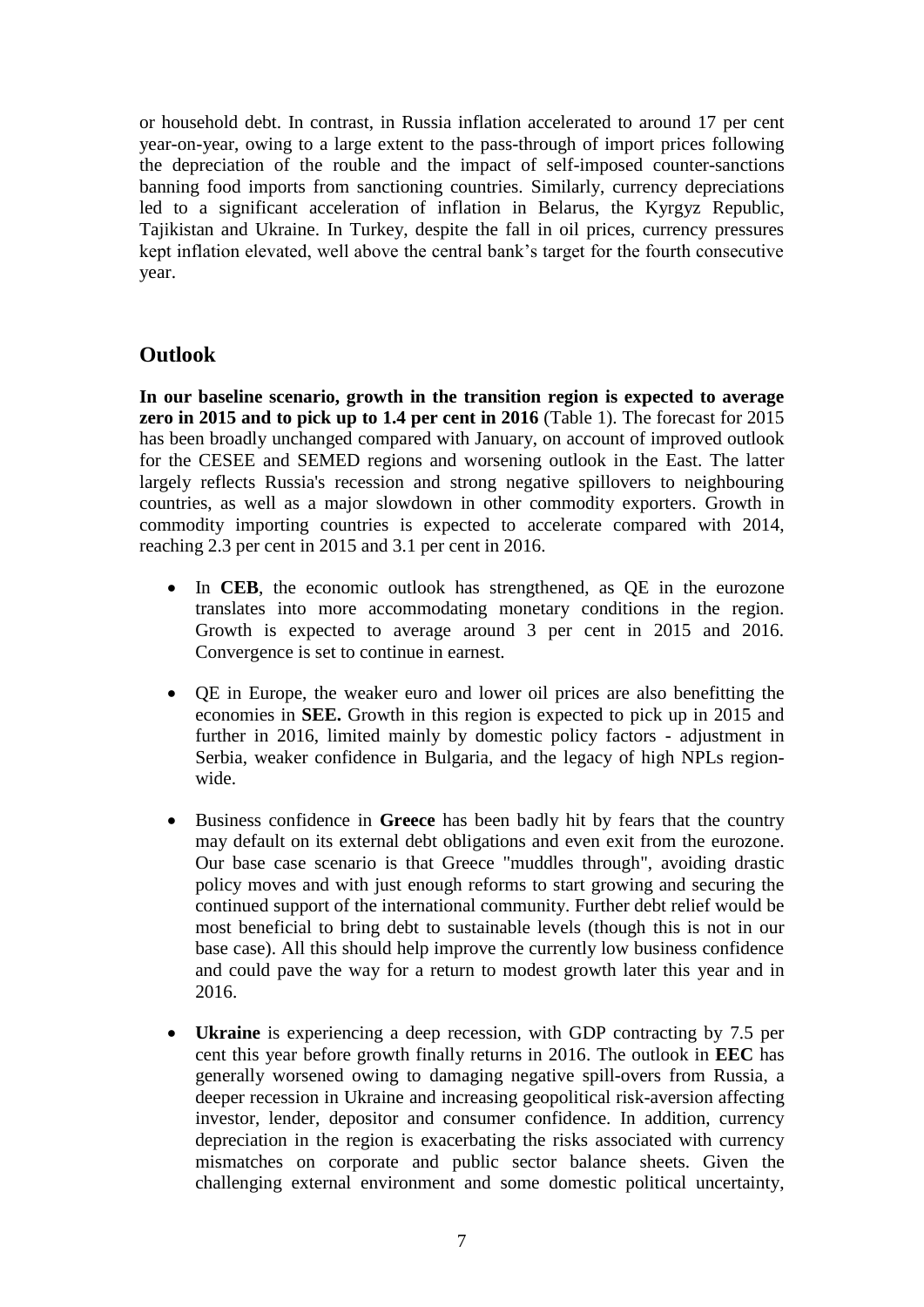growth in **Georgia** is expected to decelerate to 2.3 per cent in 2015 and 2.6 per cent in 2016.

- Growth in **Turkey** will remain broadly unchanged at 3 per cent in 2015 and 2016, significantly below the country's long-term potential. The positive effect of lower oil prices is expected to be offset by weaker external demand and limited room to cut interest rates, due to pressures on country risk premium and the exchange rate.
- In **Russia**, output is expected to contract by 4.5 per cent in 2015 and 1.8 per cent in 2016, as consumption and real incomes decline in the face of significantly lower oil prices, which compound deeply rooted structural problems and the effect of economic sanctions. The recession is expected to ease in 2016 because of base-year effects and some targeting stabilisation programme spending with effects materialising mainly next year. It is hard to see a rebound going forward without the reversal of the ongoing-de-coupling of Russia's economy from the rest of the world and major structural reforms.
- Growth in **Central Asia** is expected to decelerate significantly on account of the region's strong economic ties with Russia. In addition, growth prospects in Kazakhstan and Turkmenistan are negatively affected by lower commodity prices.
- Lower oil prices, growth in the US, improved prospects in the eurozone and a number of economic reform measures will continue supporting growth in the **SEMED** region. It is expected to reach 4 per cent in 2015 and improve further to 4.3 per cent in 2016.

**The projections assume continued divergence of monetary policies in advanced markets and a gradual deceleration of growth in emerging market economies.**  Monetary policy in the United States is expected to be gradually tightened, although the timing and pace of tightening may be moderated by lower oil prices and thus lower inflationary pressures. The tightening is thus likely to have greater impact on global economic outcomes in 2016. In contrast, monetary conditions in the eurozone and Japan are expected to be accommodating for a longer period of time. Growth in emerging markets, including China, is expected to continue to decelerate gradually, as emerging market income levels converge towards those of advanced economies. Deceleration also reflects lower contribution to growth from commodity-rich emerging markets (the latter account for around a quarter of emerging markets' total GDP globally).

# **Risks to the outlook**

**There are three major risks to this outlook.** 

 **First, major volatility from Greece that undermines the "muddling through" scenario and the improving eurozone outlook.** Failure of Greece and its official creditors to reach an agreement could impact consumer and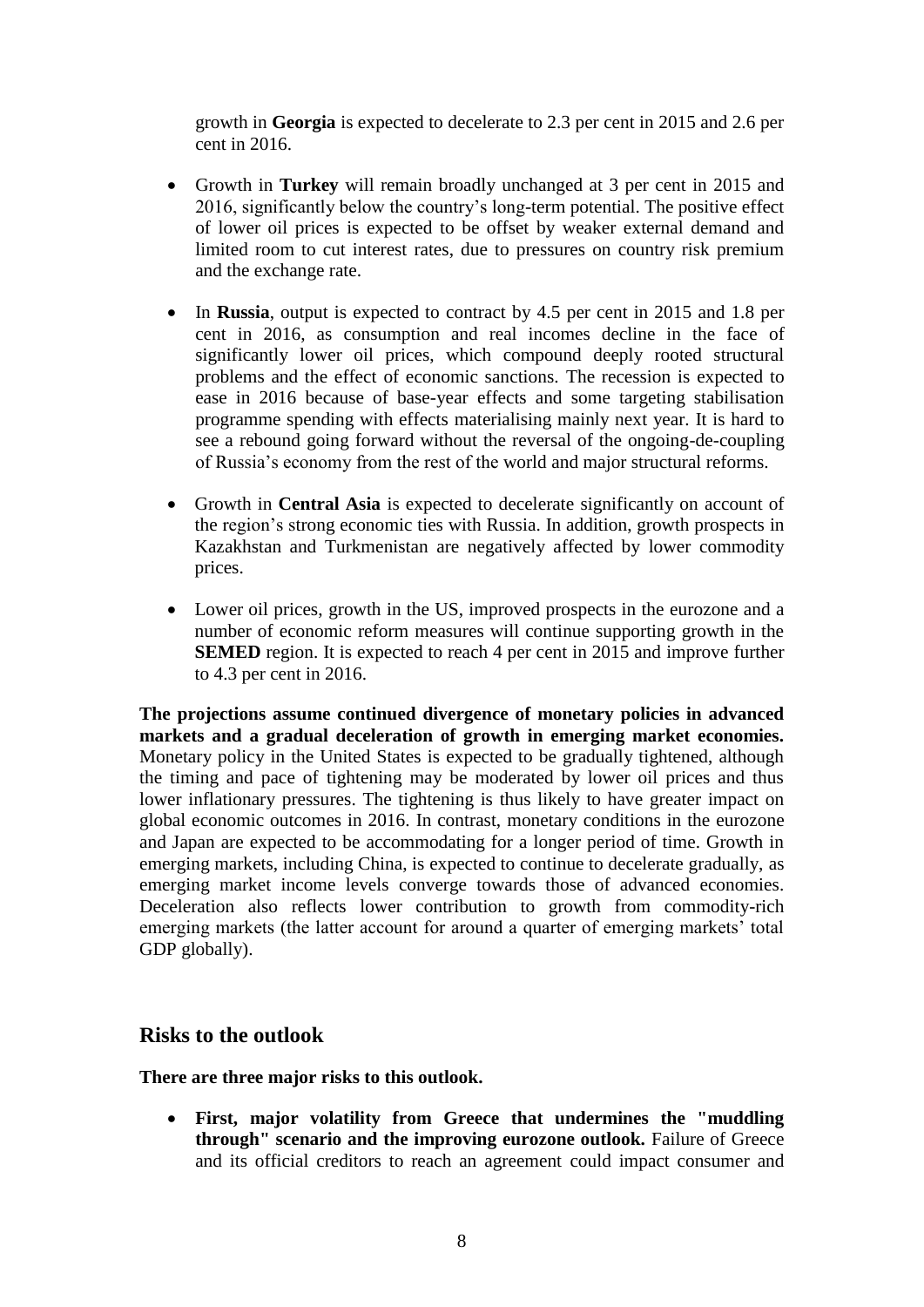investor confidence in the eurozone and result in intensified capital outflows from CEB and SEE region and weaker export demand from the eurozone.

- **Second, a larger than-expected impact of tightening of monetary policy in the United States early next year,** resulting in steeper increases in external financing costs and larger capital outflows from emerging markets. Fund flow data compiled by EPFR Global suggest that inflows and outflows of funds are very strongly correlated across emerging markets, including in Europe, as they tend to be driven primarily by the US monetary conditions. The volatility of monthly flows to emerging markets (measured as the average standard deviation of monthly flows to various countries, expressed in per cent of GDP, over a six-month period) spiked upon the initial announcement of forthcoming tapering of quantitative easing in June 2013. Although the tapering was considered to be largely priced in by the markets well before it started, the volatility of emerging market flows spiked again, albeit less dramatically, when the Fed actually started reducing its monthly purchases of assets (Chart 6). This episode suggests that capital flows to emerging markets are likely to become significantly more volatile once interest rates start rising. In addition, a significant further appreciation of the US dollar could substantially raise the burden of servicing foreign currency debt, in particular in Turkey, where corporate foreign currency debt has been expanding rapidly in recent years. At the same time, lower oil prices make faster-than-expected normalisation of monetary policy in the US less likely.
- **Third, high geopolitical risks related to the situation in Ukraine/Russia.**  An escalation of the conflict would have significant spill-over effects for the entire region and lead to extension and expansion of the economic sanctions regime. In the extreme scenario, this regional risk can become a global threat.

**Global economic outlook is a source of both downside and upside risks.** A more pronounced deceleration of growth in China, and in emerging markets more generally, is a source of downside risk. At the same time, the recovery in the eurozone could gain a stronger momentum on the back of QE programme, in particular if policy uncertainty surrounding the situation in Greece is materially reduced.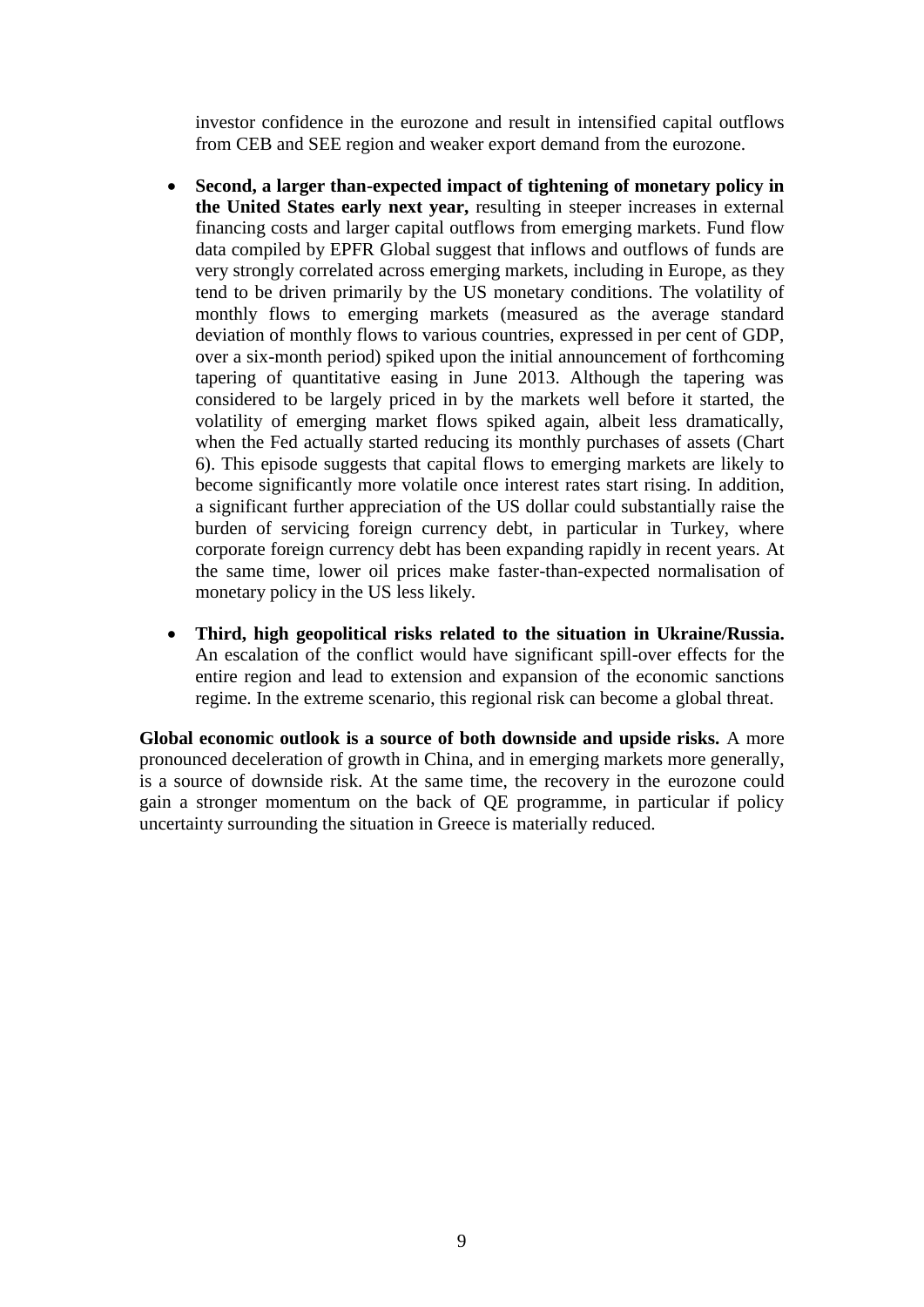#### **Box: QE in the eurozone and its implications for the EBRD countries**

Quantitative easing can work through a variety of channels. In terms of spillovers of QE in the eurozone for countries in the CEB and SEE regions – those with the closest links to the eurozone via trade and financial linkages - similar channels have been at work:

**Exchange rate channel.** Currency depreciation can boost exports and limit demand for imported goods, while higher import prices contribute to higher inflation. As euro acts as legal tender or monetary policy anchor in many countries in CEB and SEE, exchange rates in these countries weakened alongside the euro. The competitiveness boost for these economies will be limited by the fact that the currency of their main trading partner, the euro, also depreciates. However, on a trade-weighted basis, these economies will nonetheless see some gains (vis-à-vis other trading partners).

**Interest rate channel.** QE injects additional liquidity into the markets and raises demand for eligible bonds. This pushes bond prices up and bond yields down. Indeed, interest rates in the eurozone declined following the start of the QE, turning negative in some cases, and bond yields in many CEB and SEE countries also declined. Lower interest rates in the eurozone allow, ceteris paribus, lower interest rates in countries with close ties to the zone. Lower interest rates have the potential to stimulate credit growth to the real economy – this is believed to have been the main channel of transmission of QE in the United States. However, low demand for loans, high levels of non-performing loans and continued withdrawal of cross-border funding by parent banks may limit the effectiveness of this channel in CEB and SEE.

**Portfolio re-balancing channel.** As QE pushes down yields on government bonds, investors engage in "search for yield", which drives down interest rates in adjacent asset classes (corporate bonds, equity) and regions, benefiting CEB and SEE economies.

**Wealth channel.** As additional liquidity in the markets leads to increase in asset prices, households and companies may respond to the increases in their wealth by raising consumption and investment. As discussed in the main text, stock markets rallied in the both the eurozone and CEB countries following the launch of the QE. However, as stock markets tend to be smaller in CEB and SEE economies, the impact of the wealth effect on economic activity would also be smaller than was the case in the United States.

**Second-round real sector effects.** Provided that QE is effective in stimulating growth in the eurozone, the economies with strong economic ties to the single currency area would also benefit through stronger demand for exports and higher investment flows.

**Balance sheet effect.** Working in the opposite direction is the balance sheet effect. As regional currencies depreciate against the US dollar, the cost of servicing non-euro foreigncurrency denominated debt rises and currency mismatch risks for unhedged borrowers increase.

At the same time, prolonged periods of very low interest rates may have negative "unintended consequences." They reduce incentives to pursue fiscal consolidations and repair balance sheets; they may push asset prices above levels justified by economic fundamentals; and they can also discourage saving and question the viability of business models of insurance companies, pension funds and other financial intermediaries.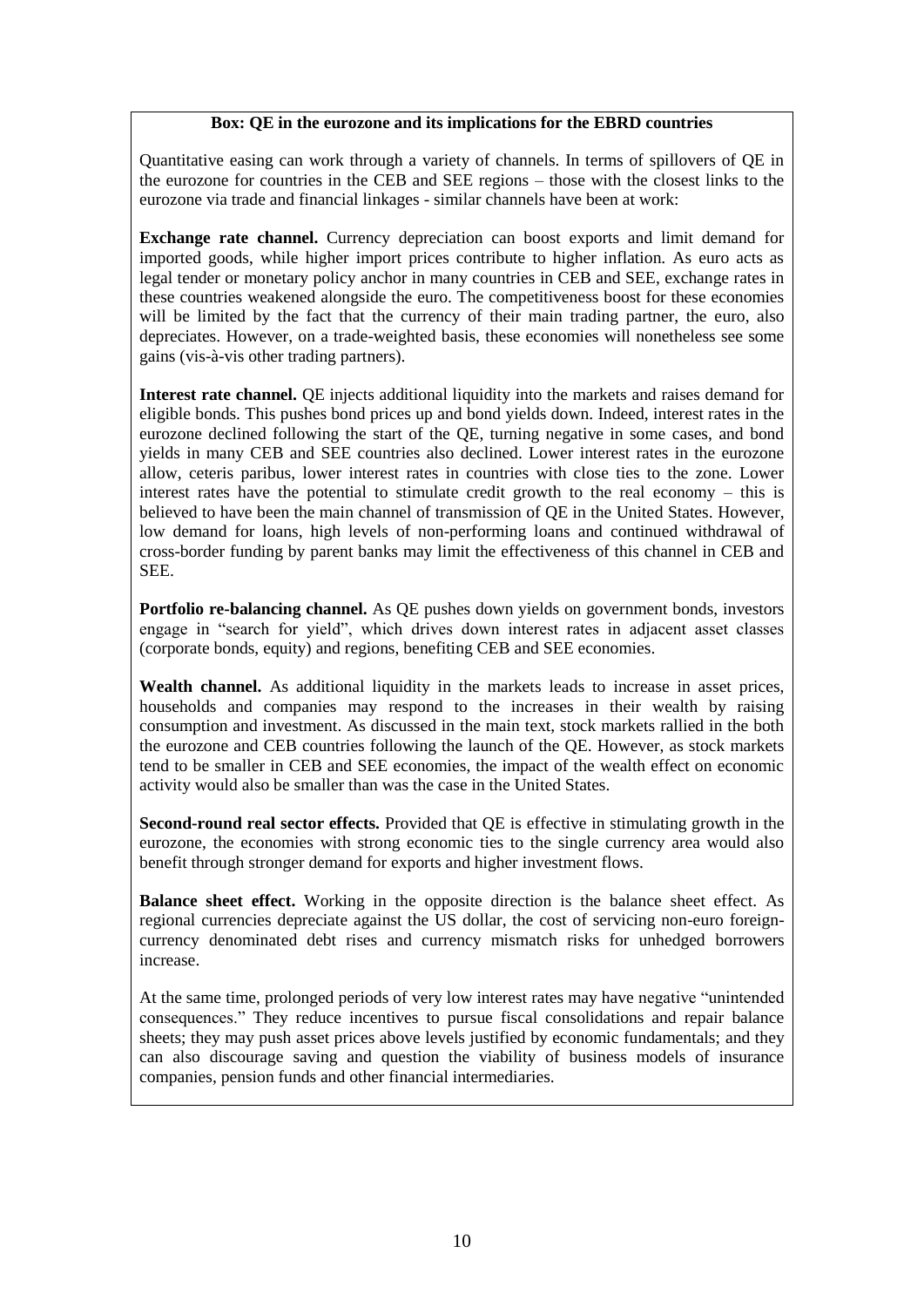#### **Table 1: Real GDP Growth**

*(In per cent; EBRD forecasts as of 30 April 2015)*

| (in per cent; EBRD forecasts as of 30 April 2015)                                                                                                           |            |                         |            |                               |                        |
|-------------------------------------------------------------------------------------------------------------------------------------------------------------|------------|-------------------------|------------|-------------------------------|------------------------|
|                                                                                                                                                             | Actual     | <b>Current forecast</b> |            | EBRD Forecast in January 2015 |                        |
|                                                                                                                                                             | 2014       | 2015                    | 2016       | 2015                          | Change Jan.-<br>April. |
| <b>Central Europe and the Baltic states</b>                                                                                                                 |            |                         |            |                               |                        |
| Croatia                                                                                                                                                     | $-0.4$     | 0.5                     | 0.5        | 0.5                           | 0.0                    |
| Estonia                                                                                                                                                     | 2.1        | 2.2                     | 3.0        | 2.2                           | 0.0                    |
| Hungary                                                                                                                                                     | 3.6        | 2.6                     | 2.3        | 2.4                           | 0.2                    |
| Latvia                                                                                                                                                      | 2.4        | 2.3                     | 3.1        | 3.0                           | $-0.7$                 |
| Lithuania                                                                                                                                                   | 2.9        | 2.7                     | 3.2        | 3.2                           | $-0.5$                 |
| Poland                                                                                                                                                      | 3.4        | 3.4<br>2.8              | 3.4        | 3.0                           | 0.4                    |
| Slovak Republic<br>Slovenia                                                                                                                                 | 2.4<br>2.6 | 2.0                     | 3.3<br>2.3 | 2.6<br>1.6                    | 0.2<br>0.4             |
| A verage $1,2$                                                                                                                                              | 3.0        | 2.9                     | 3.0        | 2.6                           | 0.3                    |
|                                                                                                                                                             |            |                         |            |                               |                        |
| South-eastern Europe<br>Albania                                                                                                                             | 1.9        | 2.5                     | 3.0        | 2.5                           | 0.0                    |
| Bosnia and Herzegovina                                                                                                                                      | 13         | 2.5                     | 3.0        | 2.7                           | $-0.2$                 |
| <b>Bulgaria</b>                                                                                                                                             | 1.7        | 1.0                     | 15         | 0.8                           | 0.2                    |
| Cyprus                                                                                                                                                      | $-2.3$     | 0.5                     | 15         | 0.7                           | $-0.2$                 |
| FYR Macedonia                                                                                                                                               | 3.8        | 3.5                     | 3.7        | 3.5                           | 0.0                    |
| Greece                                                                                                                                                      | 0.8        | 0.0                     | 2.0        | $\cdots$                      | $\cdots$               |
| Kosovo                                                                                                                                                      | 1.0        | 2.5                     | 3.5        | 3.5                           | $-1.0$                 |
| M ontenegro                                                                                                                                                 | 1.5        | 3.0                     | 3.7        | 3.0                           | 0.0                    |
| Romania                                                                                                                                                     | 2.8        | 3.0                     | 3.2        | 2.8                           | 0.2                    |
| Serbia                                                                                                                                                      | $-1.8$     | 0.3                     | 18         | 0.5                           | $-0.2$                 |
| Average (excl. Cyprus and Greece) <sup>1</sup>                                                                                                              | 1.9        | 2.3                     | 2.8        | 2.2                           | 0.1                    |
| A verage (incl. Cyprus and Greece) 1                                                                                                                        | 1.3        | 1.3                     | 2.4        | $\cdots$                      | $\cdots$               |
| <b>Eastern Europe and the Caucasus</b>                                                                                                                      |            |                         |            |                               |                        |
| Armenia                                                                                                                                                     | 3.4        | $-1.5$                  | 10         | 0.0                           | $-1.5$                 |
| Azerbaijan                                                                                                                                                  | 2.8        | 1.5                     | 15         | 1.5                           | 0.0                    |
| <b>Belarus</b>                                                                                                                                              | 1.6        | $-2.5$                  | 0.0        | $-1.5$                        | $-1.0$                 |
| Georgia                                                                                                                                                     | 4.8        | 2.3                     | 2.6        | 4.2                           | $-1.9$                 |
| Moldova                                                                                                                                                     | 4.6        | $-2.0$                  | 15         | 0.0                           | $-2.0$                 |
| Ukraine                                                                                                                                                     | $-6.8$     | $-7.5$                  | 3.0        | $-5.0$                        | $-2.5$                 |
| A verage '                                                                                                                                                  | -1.3       | -3.3                    | 1.8        | $-1.8$                        | $-1.5$                 |
| Turkey                                                                                                                                                      | 2.9        | 3.0                     | 3.0        | 3.0                           | 0.0                    |
| <b>Russia</b>                                                                                                                                               | 0.6        | $-4.5$                  | $-1.8$     | $-4.8$                        | 0.3                    |
| <b>Central Asia</b>                                                                                                                                         |            |                         |            |                               |                        |
| Kazakhstan                                                                                                                                                  | 4.3        | 15                      | 2.0        | 1.5                           | 0.0                    |
| Kyrgyz Republic                                                                                                                                             | 3.6        | 3.0                     | 3.1        | 3.2                           | $-0.2$                 |
| Mongolia                                                                                                                                                    | 7.8        | 4.0                     | 3.0        | 3.5                           | 0.5                    |
| Tajikistan                                                                                                                                                  | 6.7        | 3.8                     | 3.8        | 4.4                           | $-0.6$                 |
| Turkmenistan                                                                                                                                                | 10.3       | 9.5                     | 10.0       | 9.7                           | -0.2                   |
| Uzbekistan                                                                                                                                                  | 8.1        | 7.0                     | 7.2        | 7.8                           | $-0.8$                 |
| A verage $1$                                                                                                                                                | 5.9        | 3.7                     | 4.1        | 3.9                           | $-0.2$                 |
| Southern and Eastern Mediterranean                                                                                                                          |            |                         |            |                               |                        |
| Egypt                                                                                                                                                       | 2.2        | 4.0                     | 4.2        | 3.8                           | 0.2                    |
| Jordan                                                                                                                                                      | 3.1        | 3.6                     | 3.9        | 3.7                           | $-0.1$                 |
| Morocco                                                                                                                                                     | 2.1        | 4.6                     | 5.0        | 4.6                           | $0.0\,$                |
| Tunisia                                                                                                                                                     | 2.3        | 2.8                     | 3.6        | 3.0                           | $-0.2$                 |
| A verage $1,3$                                                                                                                                              | 2.2        | 4.0                     | 4.3        | 3.9                           | 0.1                    |
| Average EBRD region (excl. Cyprus and Greece) <sup>1</sup>                                                                                                  | 1.9        | 0.0                     | 1.4        | $-0.1$                        | 0.1                    |
| Average EBRD region (incl. Cyprus and Greece) <sup>1</sup>                                                                                                  | 1.9        | 0.0                     | 1.4        | $\cdots$                      | $\cdots$               |
| Average commodity exporters 4                                                                                                                               | 13         | $-3.3$                  | $-10$      | $-3.6$                        | 0.3                    |
| Average commodity importers excl. Greece                                                                                                                    | 2.2        | 2.3                     | 3.1        | 2.6                           | $-0.3$                 |
| <sup>1</sup> Weighted averages. The weights used are WEO estimates of nominal dollar-GDP for 2014 which have been rebased compared to our last publication. |            |                         |            |                               |                        |

<sup>1</sup> Weighted averages. The weights used are WEO estimates of nominal dollar-GDP for 2014 which have be<br><sup>2</sup> Weighted averages do not include the Czech Republic, for which EBRD no longer produces a forecast.

weighted averages. The weights used are wEO estimates of nominal dollar-GDP for 20 i4 which have been rebased compared to our last publication<br><sup>3</sup> BBRD figures and forecasts for Egypt's real GDP reflect the fiscal year, wh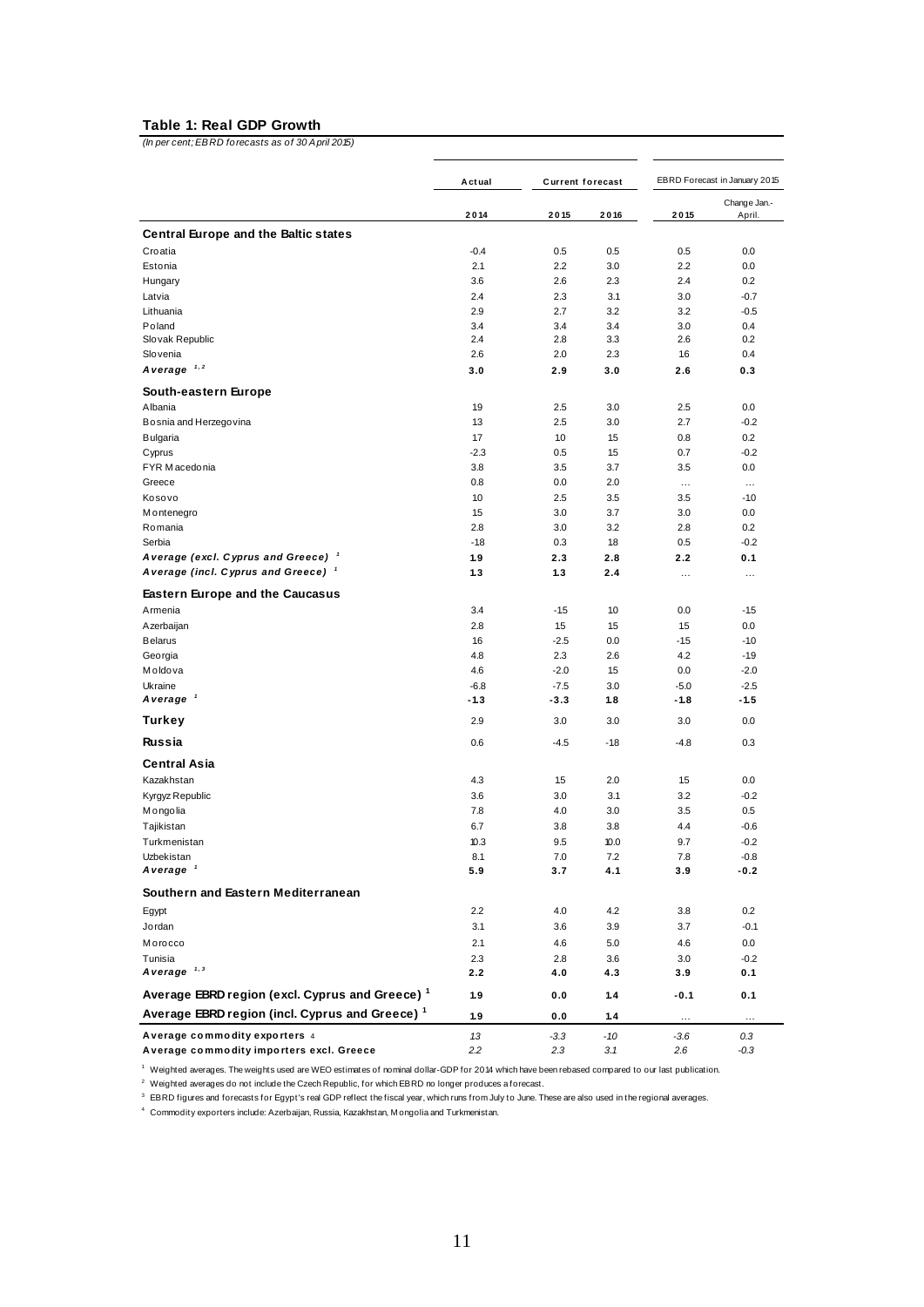

**Regional updates**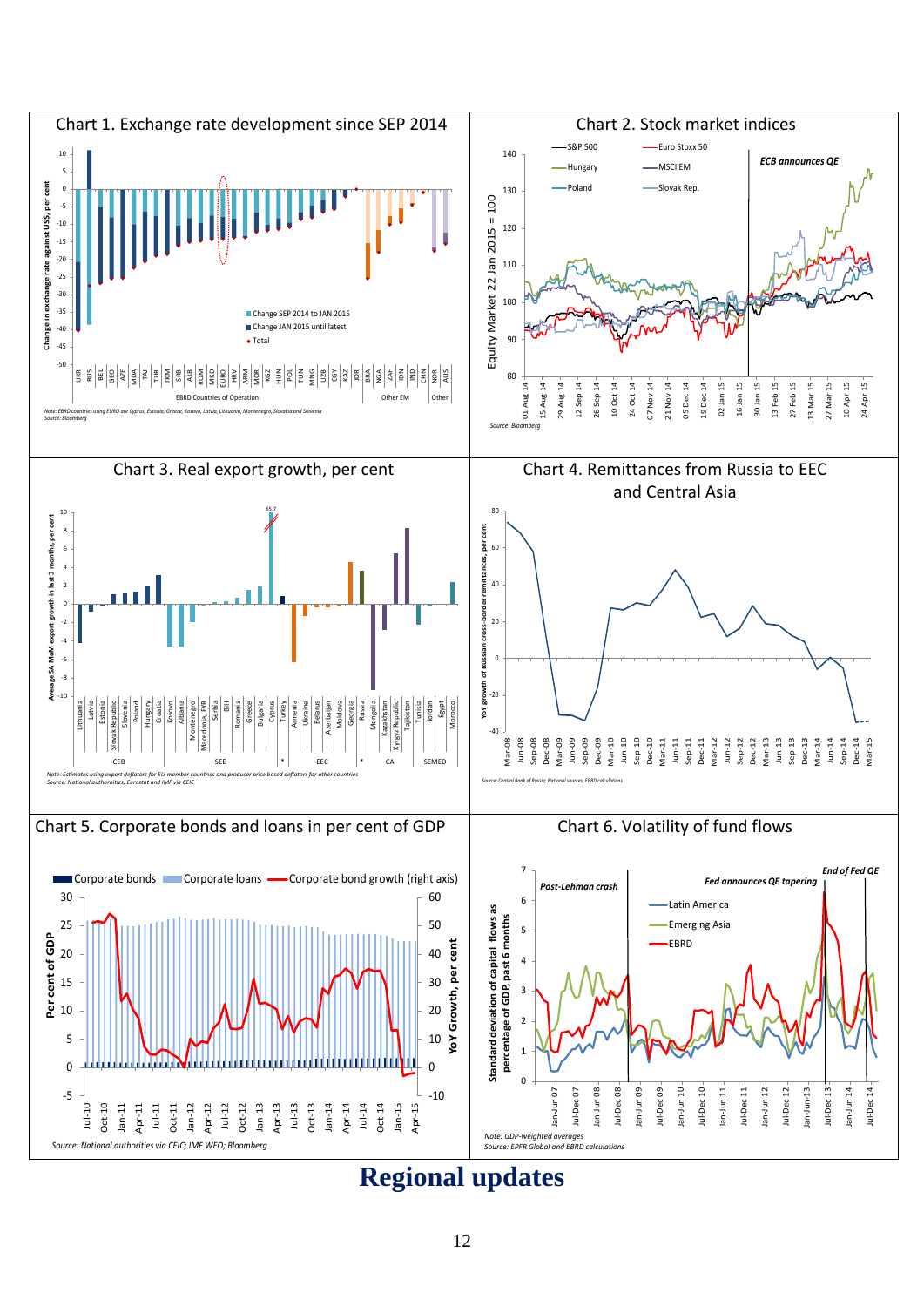#### **Central Europe and the Baltic States (CEB)**

The CEB region is the group of transition countries most directly benefiting from the further recovery in the eurozone, which will now add to support from lower oil prices. Quantitative easing by the ECB has the potential to moderate funding withdrawals from the foreign-dominated bank systems, though as yet aggregate real credit growth for the region remains near zero. Exports from the region have withstood the contraction in Russia and other CIS economies better than earlier expected. Some economies have seen sizable growth in public investment as disbursement under the previous EU structural funds came to an end. Private investment growth is as yet more tentative, and the now-improved sentiment remains vulnerable to regional tensions. Relative to our January forecast, average growth in the eight countries in 2015 has been upgraded by 0.3 per cent to 2.9 per cent. Average growth in expected to increase slightly in 2016 to 3 per cent.

- Growth in **Poland** doubled last year to 3.4 per cent, and remains well-balanced between investment and consumption. Fixed capital formation saw the first solid growth in three years on the back of an improving financial situation of enterprises and some recovery in corporate lending. Household consumption was supported by a further fall in the unemployment rate to a level last seen in 2009, and rising real disposable incomes. In contrast, the external sector represented a drag on growth throughout most of 2014, though may now provide an additional boost to activity as the eurozone recovers. Industrial production and confidence indicators in the first quarter of the year have been promising, and the central bank is intent on preventing appreciation pressures from undermining competitiveness, and indeed has reduced policy interest rates. Overall, we expect growth of 3.4 per cent both this year and next, a tangible upgrade from earlier this year.
- For **Hungary** we continue to expect a deceleration in growth from the high 3.6 per cent rate achieved last year, to about a still respectable 2.5 per cent on average in each 2015 and 2016. Temporary factors last year, such as the rapid disbursement of EU funds towards the end of their availability, no longer boost growth. Given the long history of weak investment, these rates are still in excess of estimates for trend growth. In 2014 industrial output and export volumes grew markedly (up by 7.1 per cent and 4 per cent, respectively), though there has been a clear deceleration late in the year, and now in the first quarter of 2015. Nevertheless, further gains in employment, and strong real wage growth now underpin growth in domestic consumption. Inflation has remained in negative territory since the third quarter of last year, and has given further room for manoeuver to the central bank, which has again cut interest rates. In addition, the central bank has expanded the programme of subsidized lending to smaller SMEs. This programme will likely contribute 3 per cent of GDP in funding to the corporate sector.
- After a significant slowdown in 2013, growth in the **Slovak Republic** last year recovered to 2.4 per cent. As in the other economies in the region household consumption, buoyed by real wage growth (up by 2.9 per cent over the year), and a further slight drop in unemployment (to 12.3 per cent in February 2015),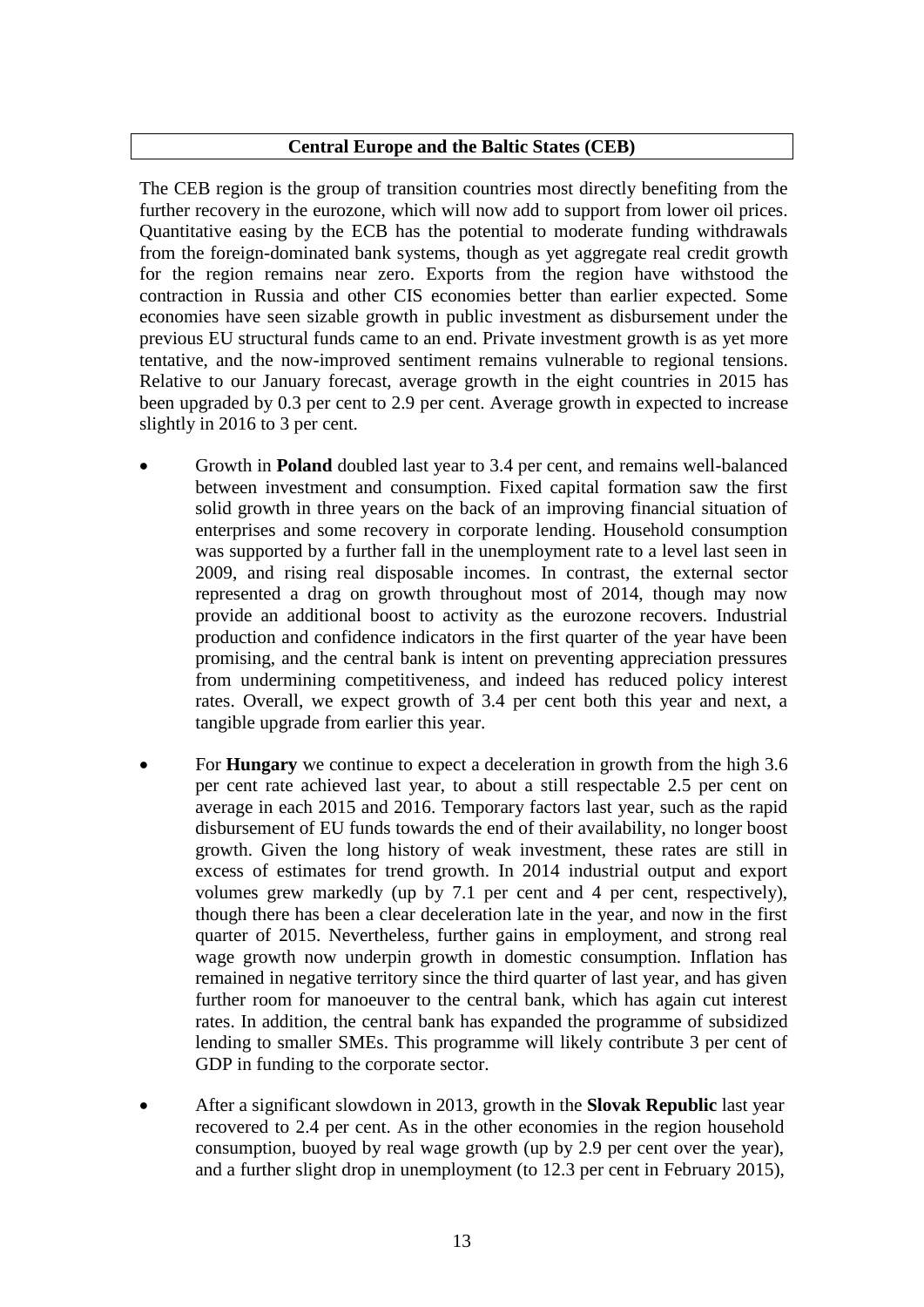accounted for the largest contribution to growth. This year the depreciation in the euro should boost exports (for which growth had fallen to a five year low of 4.6 per cent last year), and prospects for exports have further brightened with the announcement of capacity expansion in the car industry. The Slovak Republic has not managed to disburse a large share of EU structural funds allocated to the country. Unless paid out to final beneficiaries, funds previously committed by the EU will need to be paid back at end-2015. The government has therefore markedly stepped up its investment programme this year. Against this background, we expect a pickup in growth to 2.8 and 3.3 per cent in 2015 and 2016, respectively.

- The projected 2015 GDP growth rates in **Latvia** and **Lithuania** have been trimmed down to 2.3 and 2.7 per cent, respectively. For **Estonia** the projection remains unchanged at 2.2 per cent in 2015. Next year, all three Baltic economies are expected to see more rapid GDP growth, above 3 per cent in all cases. In 2014, regional tensions weighed on investor confidence and exports. Reflecting the impact of Russia's counter-sanctions, short shelf-life food products, especially unprocessed vegetables and meat products showed a sharp drop in all the economies but in particular in Lithuania. Compared to the same period in early 2014, the value of exports to Russia in the first two months of 2015 dropped by between 30 and 50 per cent in the three countries. Domestic demand continues to be the main engine of growth, supported by improving labour markets and historically low euro area inflation. Last year, investment trends diverged across the Baltic economies, with Lithuania registering growth of 8 per cent, though by contrast a drop of 2.8 per cent was observed in Estonia. The eurozone QE programme, improved credit availability together with the fresh disbursements of the EU structural funds are expected to boost investment expenditures further.
- Driven by both domestic demand and net exports, **Slovenia**'s economy grew by 2.6 per cent in 2014, while inflation remained low at 0.2 per cent, on the back of lower food and oil prices. In 2015 and 2016, private consumption is expected to increase, on the back of low inflation, easier monetary stance, and revival of delayed purchases of durable goods, along with an increase in private investments amidst low interest rate environment. Fiscal consolidation and deceleration of EU-funded investments will continue to limit public investments over the same period. Somewhat stronger growth in eurozone, Slovenia's main trading partners, and somewhat higher competitiveness, due to lower labour costs and the weakening of the euro, will result in a continuing positive contribution of net exports to growth. Overall, we expect growth to moderate to 2 per cent in 2015 and edge up to 2.3 per cent in 2016.
- The recession in **Croatia** continued for the sixth year in 2014, with GDP growth estimated at -0.4 per cent, marginally better than expected. Domestic demand remains subdued with investment being the largest negative contribution to growth in 2014. We keep our forecast for 2015 at a timid 0.5 per cent, as Croatia should benefit from reduced oil prices and some improvement in eurozone demand. The necessary fiscal adjustment will most likely be postponed for after the elections due later this year. Owing to the lack of large-scale reforms improving the business environment, strong pressure for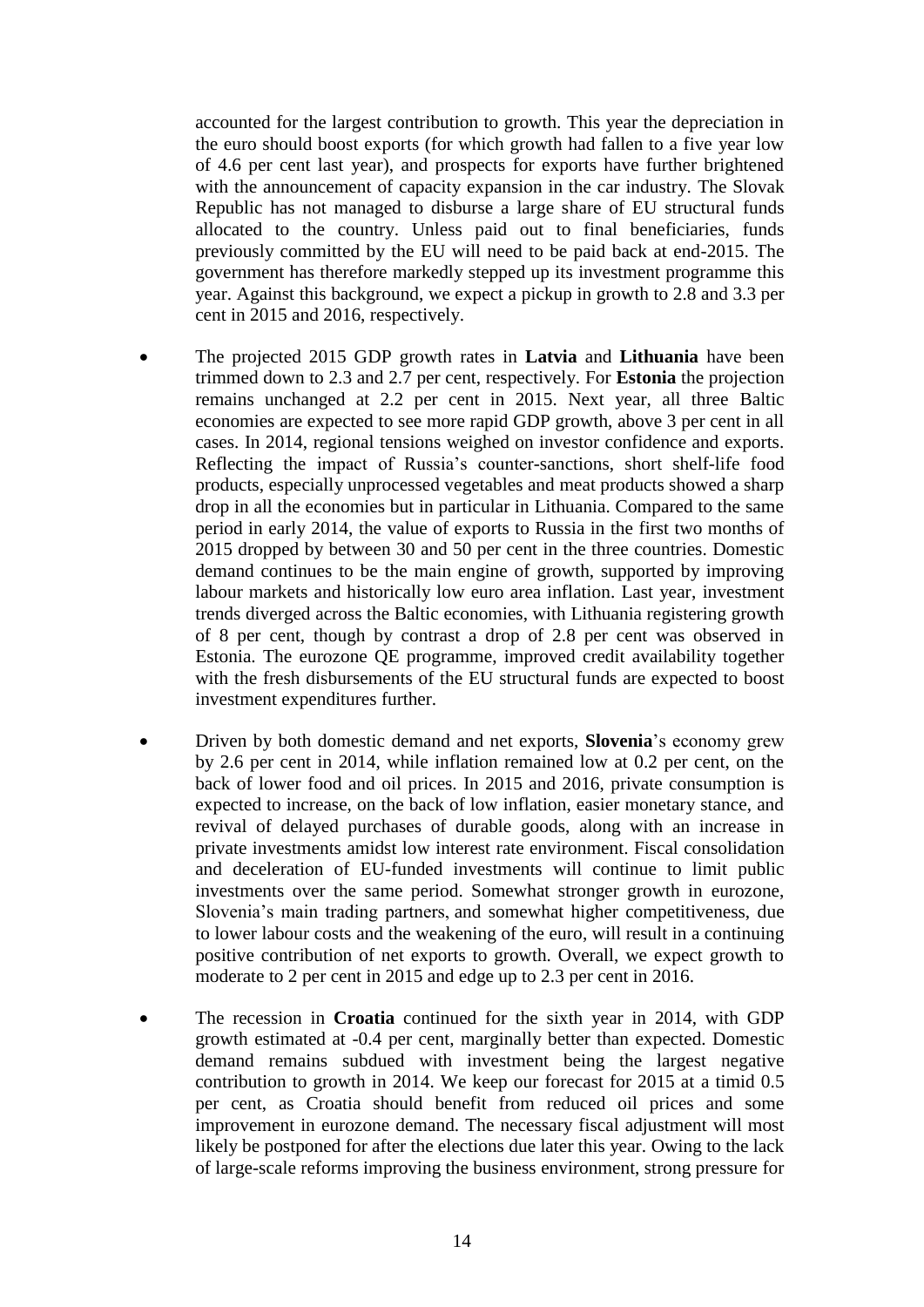fiscal adjustment under the EU's excessive deficit procedure together with weaker contribution from external factors we expect again only marginal growth in 2016 at 0.5 per cent.

#### **South-Eastern Europe (SEE)**

After a difficult 2014, when growth in the SEE region was a mere 1.9 per cent, prospects for 2015 are looking somewhat improved, allowing growth to pick up to 2.3 per cent. The key drivers are the ECB's QE and terms of trade gains from lower commodity prices. Nevertheless the downside risks remain considerable. As of early May it is unclear if or when the impasse between the Greek government and its main creditors will be resolved, though some progress is being reported. Our central scenario is that of a "muddling through," under which a minimum set of reforms are agreed between Greece and its official sector creditors, allowing the latter to roll over their funding. For 2016, we expect growth in SEE to rise further, as the current uncertainties surrounding Greece are reduced, as well as on the back of improved prospects in the eurozone and rising confidence and investment in domestic economies.

#### **Greece**

 As **Greece** became an EBRD country of operations in March 2015, we are providing forecasts for the country for the first time. The situation is highly uncertain as of early May. In 2014, the economy showed positive (seasonally adjusted) quarter-on-quarter growth in each of the first three quarters of the year, contributing to overall growth for the year of 0.8 per cent. However, quarterly growth turned negative in the final quarter of 2014 and highfrequency indicators for the first three months of 2015 suggest that the economy is back in recession. Business confidence has been badly hit by widespread fears that Greece may default on its external debt obligations and perhaps, in an extreme scenario, even exit from the eurozone. Nevertheless, our baseline assumption is that an agreement will be reached between Greece and the lending institutions, helping confidence and stability and could pave the way for a return to modest growth in the second half of the year. Overall, therefore, we expect zero economic growth in Greece in 2015, rising to around 2 per cent in 2016 as Greece starts to benefit from the ECB's QE, investment begins to pick up and consumer confidence strengthens. However, these forecasts would be rendered completely invalid in a negative scenario of missed sovereign debt payments, capital controls, limits on deposit withdrawals and the possible introduction of IOUs ("pseudo euros") or equivalent instruments to pay domestic obligations. In this case, Greece would likely fall back to a major recession, the size and duration of which are difficult to quantify now.

# **Cyprus**

 The performance of **Cyprus** under its bailout programme, in place since April 2013, continues to be favourable, although the pace of economic recovery remains sluggish. Quarterly growth rates were negative throughout 2014, with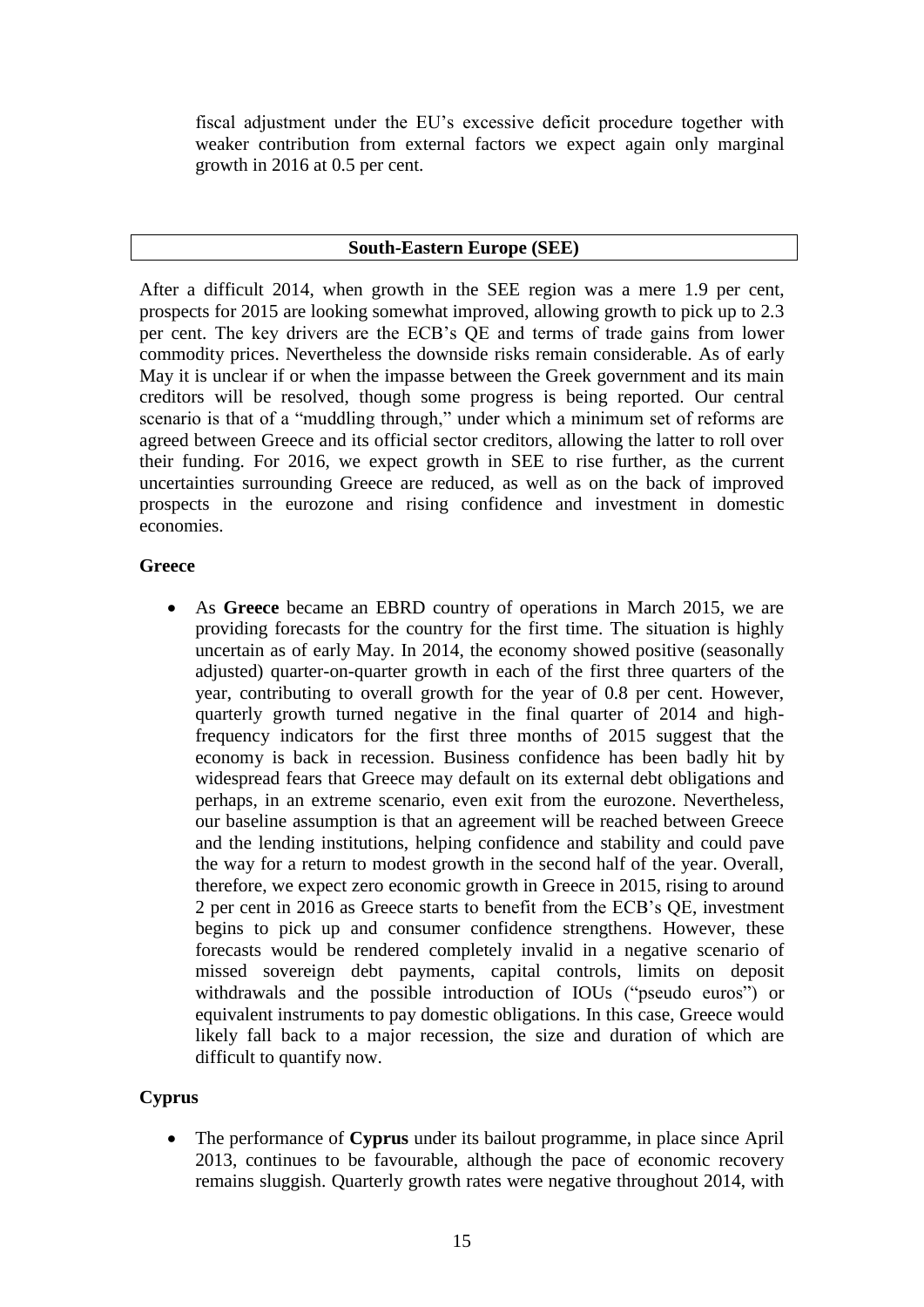GDP falling by 2.3 per cent for the year as a whole. The high level of NPLs – still close to 50 per cent of total loans – is a major drag on the recovery. However, the banking sector should benefit from the implementation of new foreclosure legislation (passed in April 2015) as it lays the groundwork for large-scale loan restructurings and improves the banks' recovery prospects. It should also help secure the conclusion of the fifth review of the bailout programme, which would allow the country to access the ECB's QE programme. In 2015, Cyprus, which imports all its oil (40 per cent of its trade deficit in goods), also benefits from lower oil prices. But the economy is vulnerable to negative spillovers from the Greek crisis and regional instability in the Middle East, as well as a likely reduction in tourists from Russia (which account for 25 per cent of total tourist arrivals) because of the economic contraction in that country. Overall, therefore, we expect growth this year to be 0.5 per cent, slightly down on our January forecast (0.7 per cent), rising to 1.5 per cent in 2016 as the gradual recovery continues.

#### **Bulgaria and Romania**

- Despite difficulties in the banking sector in June 2014, **Bulgaria'**s economy grew at 1.7 per cent year-on-year in 2014, driven by domestic demand. Consumption was supported by rising wages and declining inflation, while fiscal deficit came larger than planned at 3.7 per cent of GDP, as a result of banking bailouts and costs of summer floods. In 2015 and 2016, contribution of domestic demand to growth will moderate, partly due to base effect and partly to somewhat higher country risk premium weighing on credit growth and consumption. At the same time, fiscal policy is expected to tighten, while the contribution of net exports will increase on the back of better growth prospects in eurozone, Bulgaria's main trading partner, following the recent weakening of the euro to which the local currency is tied through a currency board arrangement. Overall, we expect growth to moderate to 1.0 per cent in 2015 and remain subdued at 1.5 per cent in 2016, unless structural reforms revive and business environment improves.
- **Romania**'s economy grew by 2.8 per cent in 2014, on the back of strong private consumption, boosted by a rise in minimum wage in mid-2014, while contribution of net exports remained low and investments subdued. Recent and prospective interest rate cuts, enabled by inflation falling on the back of energy and food prices, will continue to boost domestic demand in 2015 and 2016. Rising industrial confidence and the deprivation of inventories may lead to a rise in investments after two years of fall. A recent reduction in NPLs following proactive provisioning policies by the central bank  $-$  a first in the region - should help the credit supply. Government expenditure is expected to rise in order to absorb more EU funds, as absorption rate still remains the lowest in EU. Overall, these should enable domestic demand to edge up. Somewhat stronger growth in eurozone, albeit still moderate, may push up Romania's net exports in the near term, keeping growth at around 3.0 per cent in 2015 and 3.2 per cent in 2016, among the highest in emerging Europe. Meanwhile, annual average inflation is expected to remain at an average of 0.5 per cent in 2015, on the back of June cuts in VAT on food products, as well as low inflation expectations and lower commodity prices.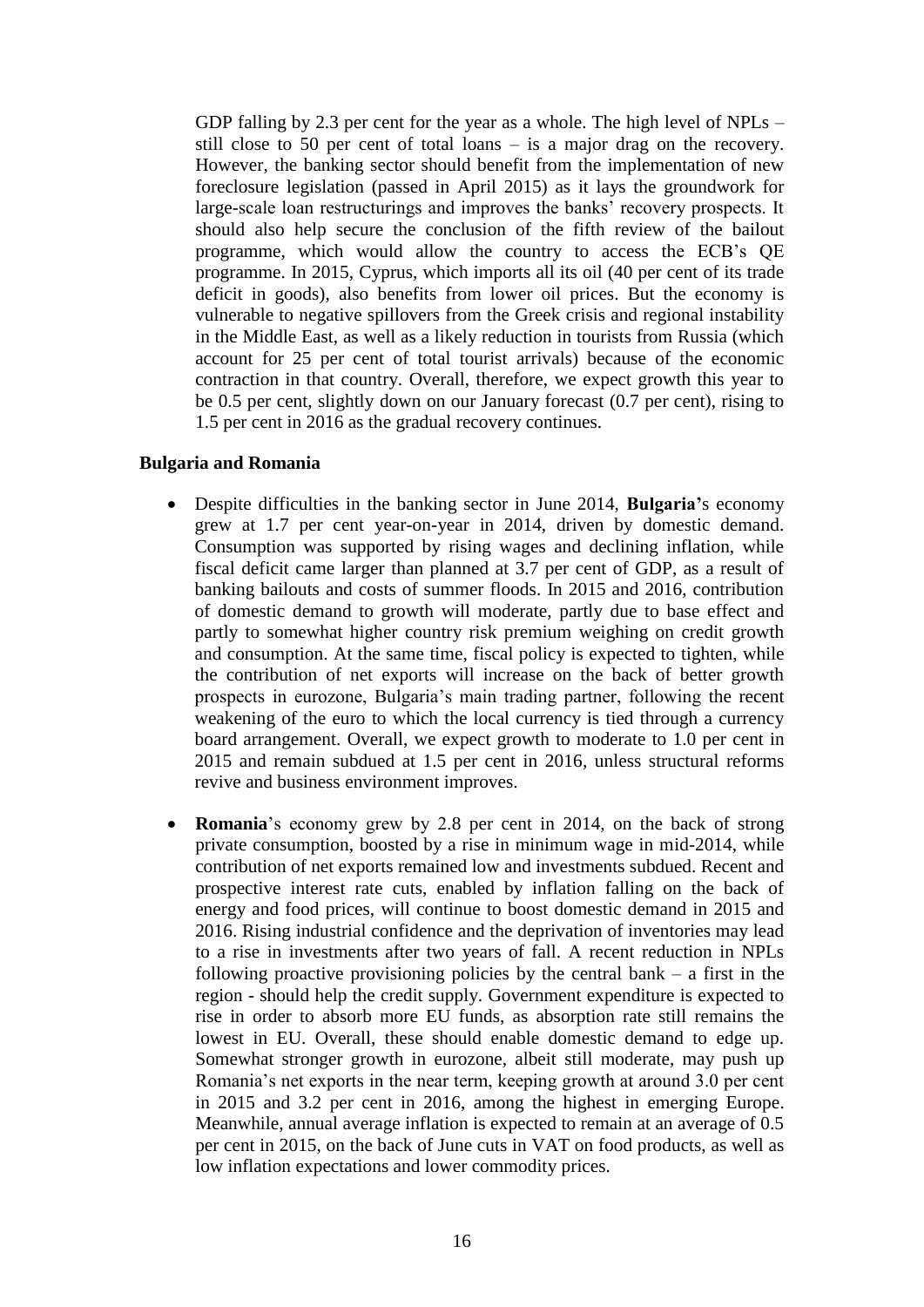#### **Western Balkans**

- **Albania's** macroeconomic performance has improved within the framework of the IMF arrangement. In particular, the gradual clearance of public sector arrears is providing a boost to suppliers, while efforts are being made to tackle the problem of high NPLs in the banking sector, which is among the highest in the sub-region. Monetary policy of the Bank of Albania has continued to be accommodating, with the policy rate cut to a new record low of 2 per cent in January 2015 as inflation remained low and in order to support the weakened economy. However, fiscal space remains limited by the high level of public sector debt, while negative spillovers from Greece – an important trading partner and source of remittances – remain a key risk to growth. The severe floods that hit Albania in February 2015 have also negatively affected the economic outlook. We maintain our January forecast of 2.5 per cent growth in 2015, rising to 3 per cent in 2016 on the back of an improved external environment (in the eurozone), the start of the major construction work on the Trans-Adriatic gas Pipeline (TAP), and expected policy moves to reduce the high level of NPLs.
- **Bosnia and Herzegovina** showed considerable resilience in 2014 in the face of major flooding mid-year in spite of a negative contribution from agriculture and energy production. Some high-frequency indicators (exports, industrial production) turned down in the first months of 2015, but we expect this to be temporary, as the country should benefit from lower oil prices. We have lowered our growth forecast for this year by just 0.2 percentage points to 2.5 per cent. Rebuilding of flood-damaged areas should also be growth-supportive this year and next. The growth rate is forecast to increase to 3 per cent in 2016, with large projects in the transport and energy sectors in the pipeline and a more positive eurozone and regional outlook as the main growth drivers.
- The economy of **FYR Macedonia** continued to grow strongly in 2014 at nearly 4 per cent, the highest in the region by some distance. The construction sector was the largest contributor to growth, with the "Skopje 2014" project being among the most visible manifestation of this. As macroeconomic conditions are stable and production from several high-profile foreign investments remains strong, we have maintained our forecast for 3.5 per cent in 2015, and we expect this to rise to 3.7 per cent in 2016. Downside risks mainly stem from internal political disputes.
- **Kosovo's** growth rate slowed down markedly in 2014 to around 1 per cent as an accident (explosion in the country's largest thermal power producer) temporarily halted electricity output as well as the output of the sector's main supplier, the mining industry. The six-month political stalemate after the general elections also negatively affected economic sentiment last year. Prospects for 2015 are somewhat better as the political uncertainty that dominated most of last year has been resolved, and the new government is in place. Nevertheless, confidence and investment remain subdued, and we have lowered our forecast for growth this year by a percentage point to 2.5 per cent. We expect higher growth to return in 2016 (3.5 per cent) as investment picks up and public sector projects advance.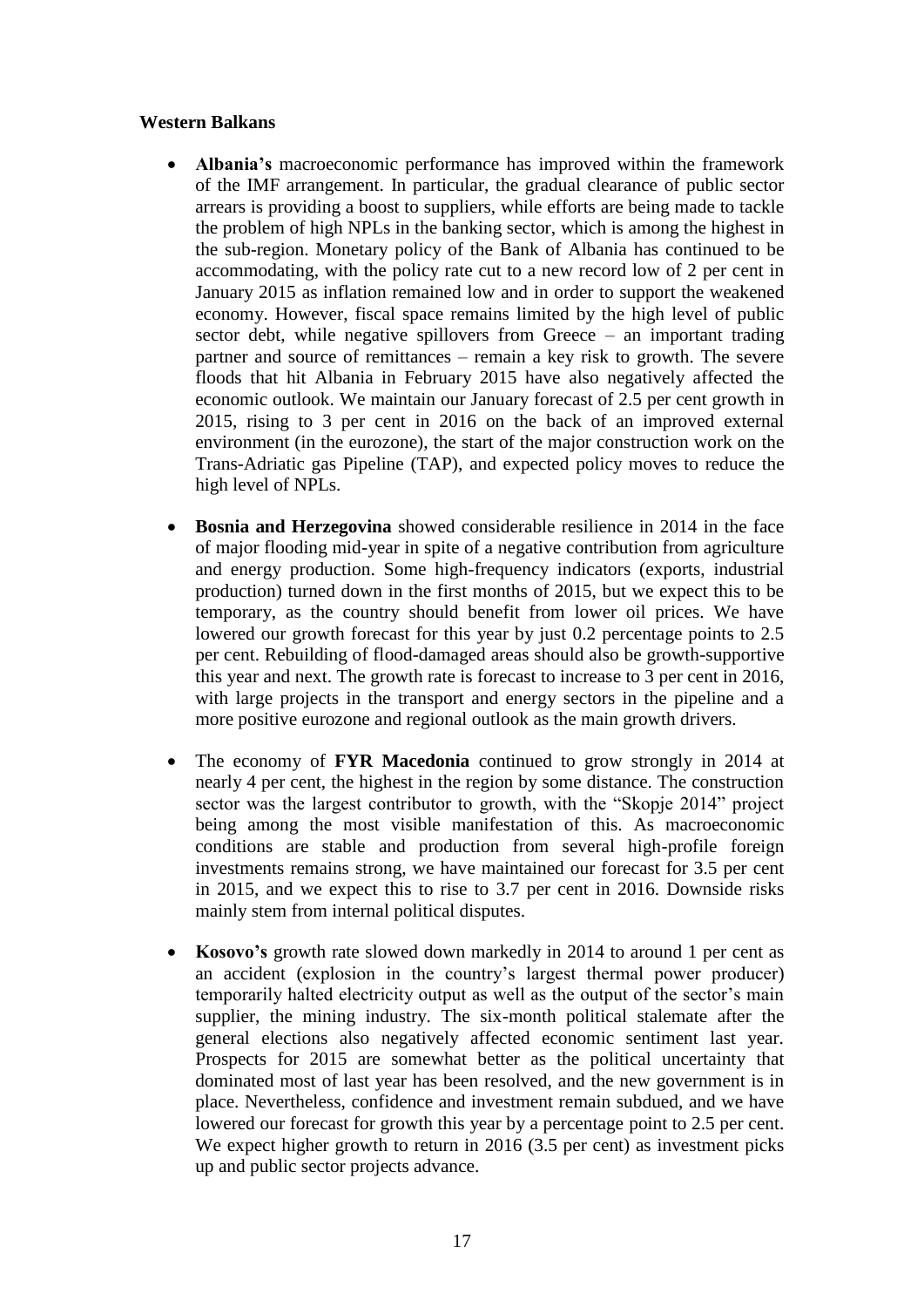- In **Montenegro,** growth in 2014 was disappointing at around 1.5 per cent, but a pick-up is expected this year and next, primarily driven by a major Chinesefinanced highway project. However, the tourism sector, a major sector of economic activity for the country, could suffer if visits from recession-hit Russia decline, as arrivals from Russia make up around 25 per cent of total tourist arrivals in Montenegro. We therefore expect growth of around 3 per cent this year, but rising to 3.7 per cent in 2016 as progress on the highway project accelerates and tourism receipts rise again.
- Economic conditions in **Serbia** in 2014 were challenging, exacerbated by the severe floods, pushing the economy back into recession of an estimated 1.8 per cent, marginally better than expected. Vital sectors, including energy production and mining, were significantly affected, with a major negative contribution to growth. Front-loaded necessary fiscal adjustment under the new IMF programme has dragged down domestic demand also in 2015. The ongoing fiscal adjustment and eurozone quantitative easing together with subtarget inflation, reinforced by lower oil prices and subdued domestic demand, will allow monetary easing. This, together with the low base in 2014, will help revive growth, although credit growth may still be held back by high NPL ratios. We expect a modest recovery in 2015, with a growth of 0.3 per cent, accelerating to just below 2 per cent in 2016 with the successful implementation of the macroeconomic programme; further monetary easing; and improvements in the business environment. The construction of major infrastructure projects may also speed up.

#### **Turkey**

Turkish economic growth moderated to 2.9 per cent year-on-year in 2014, following 4.2 per cent in 2013, but the growth drivers have become more favourable, with net exports taking over as the main driver. Nevertheless, contribution of net exports moderated towards the end of 2014, amidst continuing weakness in eurozone, geopolitical tension in Middle East, and recession in Russia. Domestic demand was constrained mainly by lower growth of private consumption, on the back of a slowdown in strong household credit growth and a hike in interest rates early in the year. The moderation in public spending and low growth of private investments also contributed to subdued domestic demand.

In 2015, declining commodity and oil prices are expected to contribute to growth, although their benefit may remain limited since central bank's space to cut interest rate will remain constrained by ongoing currency pressure on inflation. Lira weakened against the dollar by around 13 per cent in the first four months of 2015, as marketexpected rise in US interest rate somewhat reduced capital inflows and led to a rise in the risk premium of the country. Diverging monetary policy expectations between the US and eurozone meant that the weakening of the lira against the euro, the currency of the major trading partner, was much more moderate at around 6 per cent in the same period, implying very limited improvement in Turkish trade competitiveness. Meanwhile, pass-through of the currency pressures and persistent food inflation resulted in an annual inflation of 7.6 per cent year-on-year in March, well above the central bank's inflation target of 5 per cent for the fourth consecutive year. Although inflation is expected to moderate in the remainder of 2015, on the back of lower food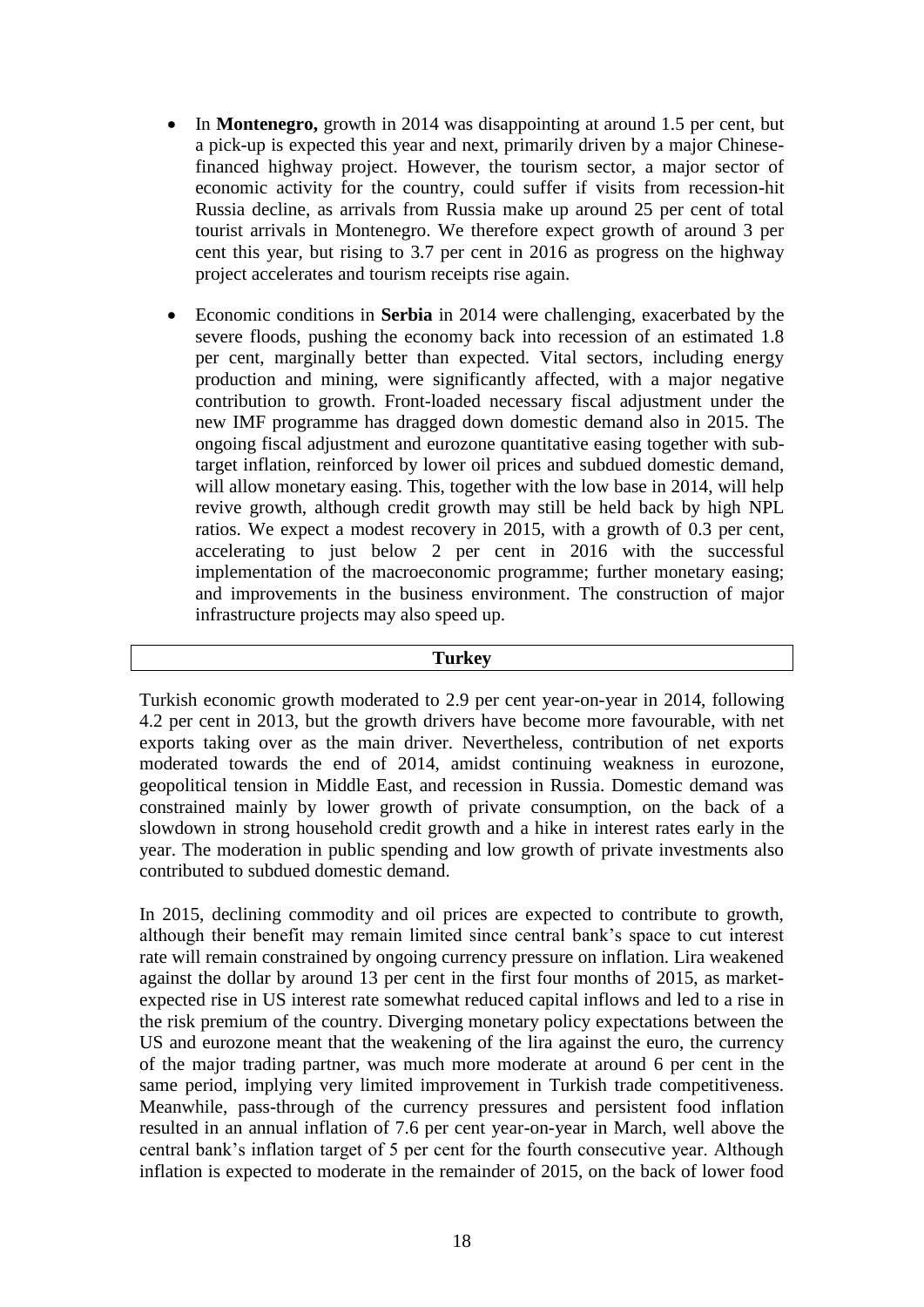inflation in the second half of the year, it is likely to remain elevated above the target, as the past currency weakening is passing through to inflation. The higher-than-target inflation and moderation in global liquidity as the Federal Reserve (Fed) tightens its policy, will keep both lira and foreign currency cost of financing high throughout 2015 and 2016. The higher cost of financing will constrain private consumption, weighing on growth. While investment activity may somewhat edge up as Turkey enters four year of election-free period later in the year, its pace and sustainability will largely depend on whether this period is used to implement a series of structural reforms. Meanwhile, net exports may benefit from better-than-expected growth in the eurozone, resulting in economic growth of 3 per cent in 2015 and in 2016.

Although weaker currency boosting net exports, weaker domestic demand growth containing imports, and declining energy import bill towards the end of the year eased the current account deficit to 5.7 per cent of GDP in 2014 from 7.9 per cent in 2013, the country continues to rely on volatile portfolio inflows to meet its large external financing needs. The volatility of capital flows as a consequence of Fed tightening and diverging monetary policies between the US and eurozone, is a downside risk to the Turkish economic outlook in 2015 and 2016. Further risks may come if a recovery in eurozone does not take hold, or in a case of further worsening of the geopolitical tensions in the Middle East and Ukraine, as well as deterioration of business sentiment in case of perceived weakening of regulatory and press independence following summer elections. On a positive note, the public finances of the country remain strong and banking sector is well capitalized, with low NPL ratios.

# **Eastern Europe and the Caucasus (EEC)**

In late 2014 – early 2015, the EEC region experienced major negative external shocks stemming from the Ukraine-Russia crisis and the downturn in Russian economy, the Russian rouble depreciation and, on the positive side with the exception of oil producer Azerbaijan, oil price decline. To contain spill-overs and to adjust to the new external context, most countries tightened their economic policies and let their currencies depreciate faster. This added to the stress by affecting the domestic demand. EEC region's 2015 growth outlook is subdued, with four out of six EEC countries expected to shrink. Recovery in 2016 is expected to be generally weak and subject to improvement in external conditions and to easing of geopolitical risks. Country-specific vulnerabilities and policy actions differ and they will continue to drive variation in growth trajectories across the EEC.

• **Armenia**'s economy slowed down significantly in early 2015, driven by plummeting remittances and shrinking exports. Real GDP growth is likely to be negative in 2015. After rapid but mild devaluation in late-2014, Armenian dram stabilized, helped by tight monetary policy and central bank interventions. Contagion from the currency to the banking sector has been contained, but the credit activity grounded to a halt. Despite a successful Eurobond placement in March, end-March foreign currency reserves were 25 per cent lower than a year ago, at around 3.5 months of imports. Fiscal space is limited by an increased public debt-to-GDP ratio. Prospects of quick economic recovery in 2016 will depend on the external environment, mainly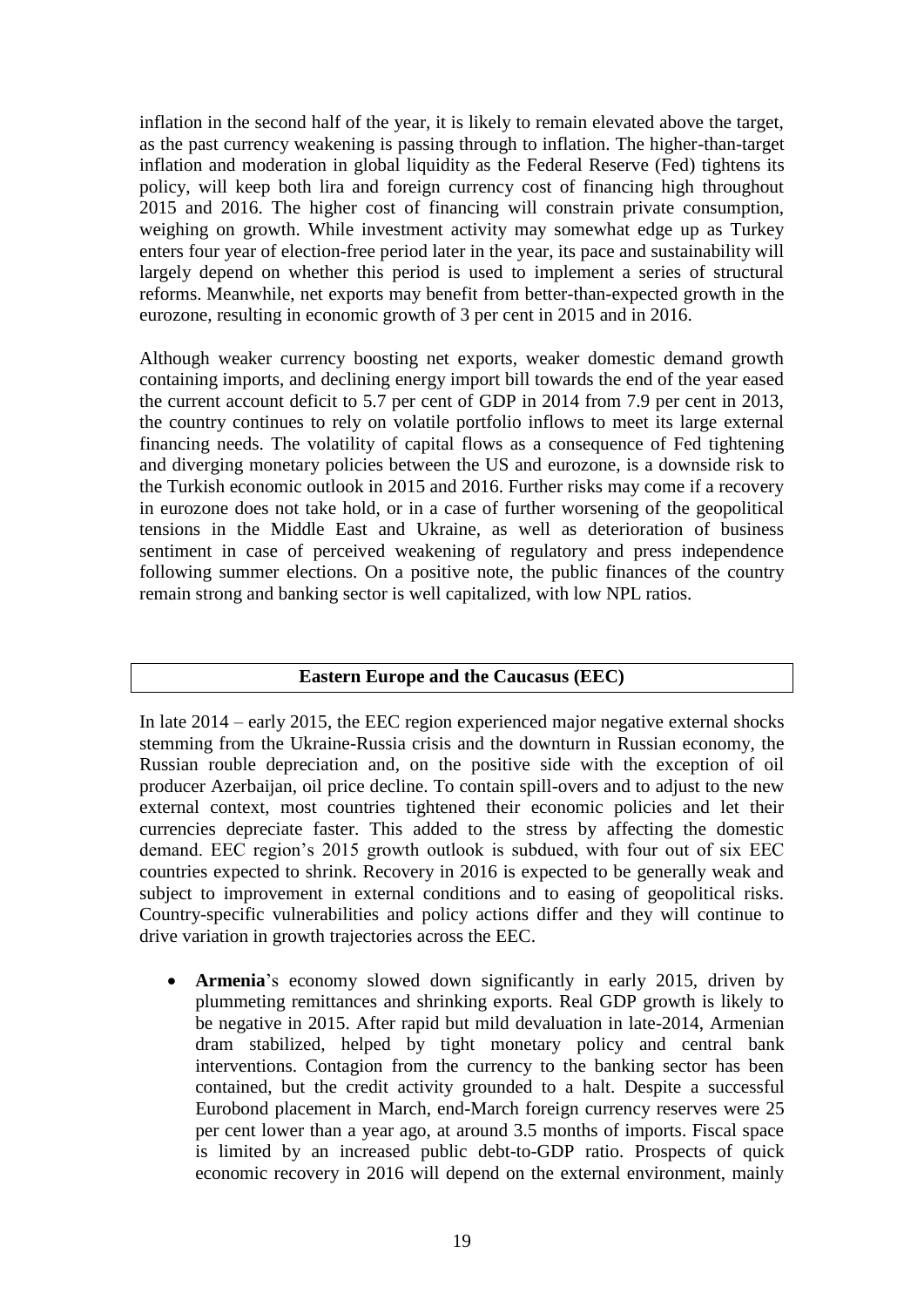in Russia. We forecast GDP growth at -1.5 per cent in 2015 and +1 per cent in 2016.

- **Azerbaijan** posted sound growth in the first quarter, according to official estimates. Real GDP increased by 5.3 per cent year-on-year in January-March 2015 (up from 2.8 per cent annual GDP growth in 2014). The 25 per cent step devaluation of the manat in February 2015 affected domestic demand and banks negatively, but helped buttress the fiscal revenue impact of declining oil revenues and competitiveness. Higher growth was due to the lower base of the last year, when oil extraction disruptions caused growth to slow, but also due to elevated capital spending on landmark infrastructure projects. As oil prices remained low, trade balance deteriorated and still-high international reserves remained under pressure, declining by 14 per cent month-on-month in March to the lowest level since late-2011. Overall, the growth forecast for 2015 remains unchanged at 1.5 per cent and we expect the same moderate level of growth in 2016.
- In the first quarter of 2015, **Belarus**'s economy contracted by 2 per cent yearon-year. Significant economic and trade exposure to the crisis-hit Russian economy led to the decline in exports and industrial production. Currency depreciation in early-2015 affected consumer demand. After the authorities tightened monetary and fiscal policies, the exchange rate stabilized, allowing the reversal of currency and price controls imposed in late-2014. Currency pressure abated and the international reserves remained broadly stable in February-March, although external risks remain very high, stemming, in particular, from significant public foreign exchange refinancing needs and still unfavourable terms of trade in respect of main trade partners. The 2015 growth forecast is slightly downgraded to -2.5 per cent on current policies. Without significant domestic reforms, improvements in the external environment, and mitigation of Belarus's material external liquidity and refinancing risks, growth in 2016 is likely to be nil.
- Growth in **Georgia** is expected to halve to 2.3 per cent in 2015 from 4.8 per cent in 2014, reflecting mainly a deteriorating external environment, with recession in Russia and sharp slowdown of regional trading partners. The resulting lower exports and remittances have negatively affected growth and the external balance of payments. The lari has depreciated significantly by 18 per cent since the start of the year, which, given the significant dollarization in the economy, is leading to increase in NPLs. Domestic political uncertainty is also weighing on confidence and growth. In 2016, growth is expected to remain still subdued at 2.6 per cent, affected by negative external environment, and increasing NPLs, as effects of the slide of lari in 2014-15 and downturn in economy will begin to crystalize.
- **Moldova**'s economy grew by 4.6 per cent in 2014, but the outlook has deteriorated recently. Remittances and exports proceeds have been contracting reflecting challenges to redirect trade away from Russia to the EU, with which Moldova completed last year a deep and comprehensive free trade agreement as part of the association agreement with the EU. Financial sector has been mired in scandals, with three large banks under special administration.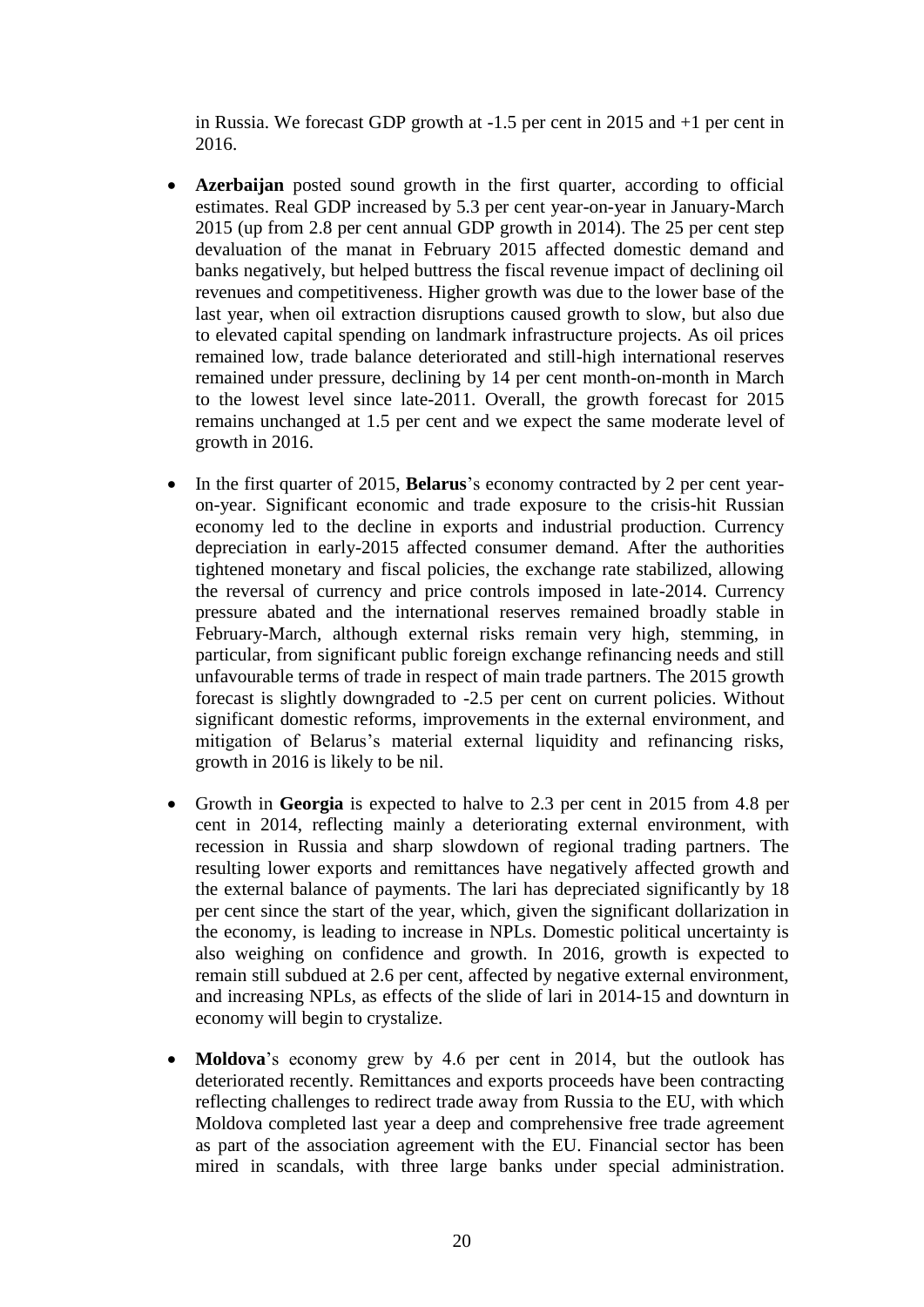Political risks increased with formation of a new minority government and with elections of a governor in Gagauzia, Moldova's autonomous region. The Moldovan lei depreciated in the beginning of the year in line with regional currencies trends, but stabilized by March after major tightening of monetary policy and central bank interventions. The outlook for Moldova is increasingly uncertain, with significant downside risks. The economy is expected to contract by 2 per cent in 2015 (down from zero per cent growth forecast) and to grow by 1.5 per cent in 2016.

 In **Ukraine**, economic disruptions in Donbas that accounted for a major share of industrial production and exports before the conflict, negative balance sheet implications from the hryvnia depreciation, necessarily tight economic policies, energy tariffs hikes and continued credit contraction are expected to maintain massive pressures on the economy this year. Preliminary data points to further deterioration of economic activity in the first quarter of 2015 on the back of the very fragile though more stable situation in Donbas following the Minsk 2 agreement. The banking sector suffers from the adverse balance sheet impact of the macroeconomic turbulence but also from credit risks relating to the heavy legacy of related-party lending. The hryvnia lost almost two-thirds of its value since the beginning of 2014 due to both fundamental and confidence-driven factors. The most recent hryvnia exchange rate stabilisation has happened in the context of tightened monetary policies and significant currency and capital controls. The external adjustment is incomplete, with both current and capital accounts of the balance of payment likely to remain negative in 2015. Closure of Ukraine's external funding gap in 2015-2018 (IMF program period) will depend on the outcome of Ukraine's debt reprofiling and restructuring negotiations with private bondholders and creditors. We now expect real GDP to contract in 2015 by 7.5 per cent compared to -5 per cent forecasted in January 2015. Assuming that the security situation does not deteriorate and the IMF program remains on track, Ukraine is likely to register a recovery of around 3 per cent in 2016. Faster and successful reforms and abatement of the geopolitical risks may improve the growth outlook.

#### **Russia**

Russia is expected to go through a significant recession in 2015 (-4.5 per cent) and next year (close to -2 per cent) and may face a protracted period of slow growth or stagnation. Low oil prices and Western sanctions have taken their toll on an already weak economy with deep-seated structural problems. Lower export revenues and constrained access to financing amid weak business confidence led to a trend economic slowdown and ultimately recession. Capital flight reached a record US\$ 154 billion in 2014 and late 2014 Russia experienced significant financial stress with massive rouble depreciation, ensuing surge in inflation, and interest rates increases.

Russia still has significant buffers and the authorities acted to protect the economy from potentially more severe consequences. Following the turbulence in the foreign currency market in mid-December, the central bank hiked interest rates in one step by 650 basis points to 17 per cent. A bank recapitalisation programme of 1 trillion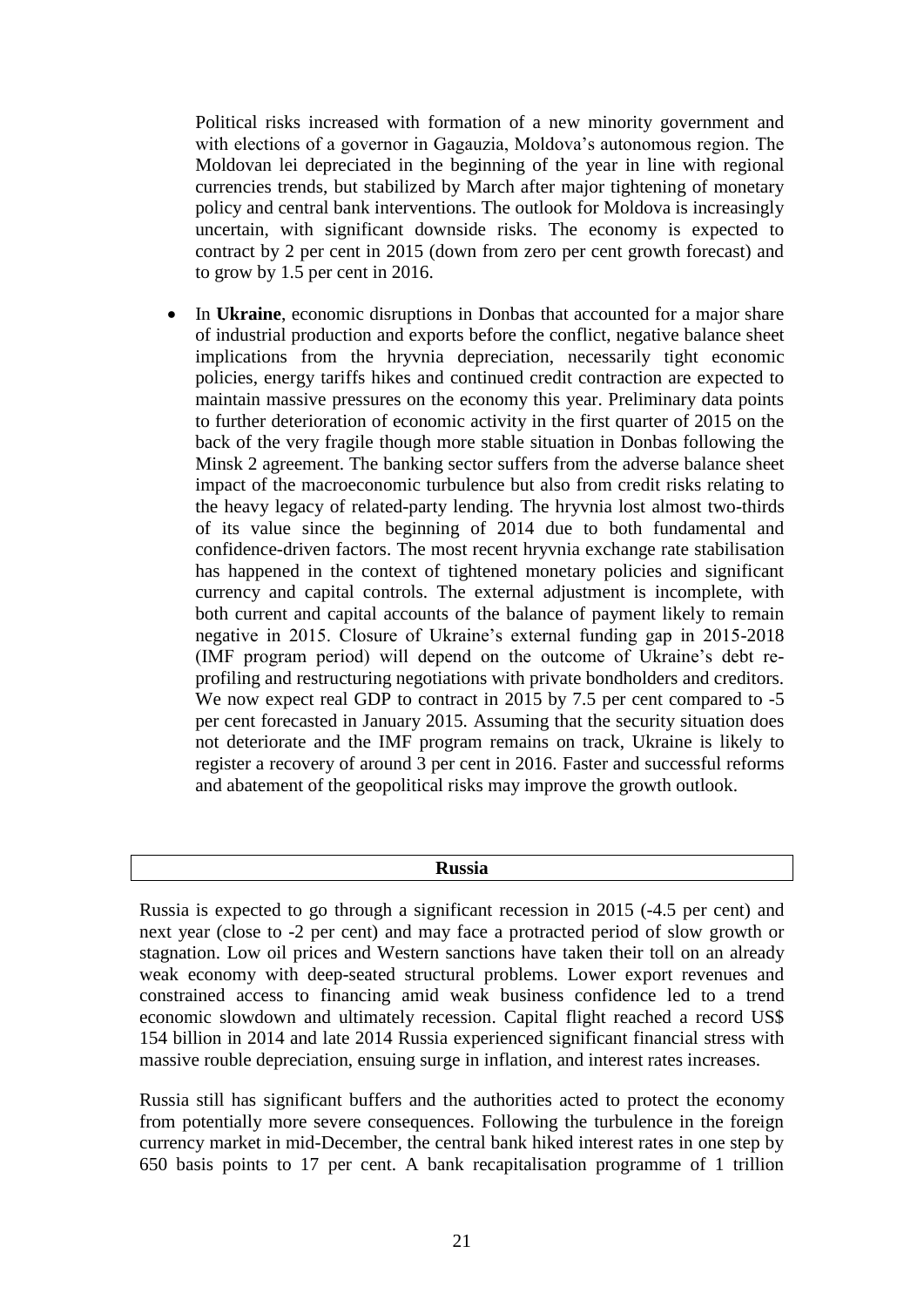roubles followed, along with regulatory forbearance measures on bank capital ratios for a limited time period. The government introduced a Stabilisation Programme.

Economic policy seeks to strike a balance among several objectives: preventing a large drop in international reserves through a flexible exchange rate, allowing a cautious countercyclical fiscal easing without putting at risk the remaining reserves, and supporting the banking sector's key players in the face of worsening balance sheets including from the rouble depreciation. Real wages will fall sharply this year (they declined by 8.3 per cent in the first quarter) due to a freeze on nominal public sector wages and a surge in inflation – itself the result of the devaluation and selfimposed import ban of food from sanctioning countries - driving a large decline in consumption. As a result, retail sales have dropped by 8.7 per cent in March 2015, comparable to the sharp drop after the financial crisis in September 2009 (-9.7 per cent). Declining real income and increased level of household debt in the wake of the fast credit growth underpinning consumption in previous years have contributed to the rise in non-performing loans, which hiked to 6.9 per cent as of April 1 from 5.9 per cent at the beginning of the year.

Despite the large depreciation of the real exchange rate, import substitution – a stated policy goal in reaction to the sanctions - has proved challenging. While imports, particularly food due to the import ban, declined sharply, industrial production has failed to pick up the slack. High exchange rate volatility and recent strengthening of the rouble (together with the fast adjustment of rouble prices) may discourage investments into import substitution projects, while the large real wage drop may support its profitability.

After reaching its lowest point of 80 roubles per US dollar in mid-December 2014, the rouble appreciated to 50 roubles per US dollar by end-April 2015, driven by multiple factors. First, the stabilisation of the geopolitical crisis at a lower intensity has significantly reduced Russia's risk premium: CDS spreads have gone down from 630 at end-January to 350 by end-April and private sector capital outflow has lessened. Second, oil prices have also increased (from US\$ 45 in January to above US\$ 60 per barrel in April) and their volatility declined somewhat. Furthermore, the central bank extended US\$ 30 billion in foreign currency repos to banks, helping them to deal with foreign debt repayments (US\$ 24.3 billion in the first quarter of 2015). The stabilisation of the rouble has also led households and corporations to reconvert some of the foreign currency purchases made in December: in the first quarter they were the net sellers of foreign currency.

Financing conditions overall will remain tight, as is documented by still weak syndicated lending, which continued declining in the first quarter of 2015 (by 11 per cent year-on-year) after falling by 80 per cent in 2014. This market is basically closed. The Ministry of Finance, however, has started considering a Eurobond placement in 2015, given the recent decline in yields on Russian sovereign bonds.

The government is preparing the revised budget plan. The federal deficit is allowed to widen to 3.7 per cent of GDP this year, reflecting the revenue decline and virtually no change on overall spending, i.e., freezing wages and cutting to make room for higher military and Stabilisation Programme spending. In the meantime, federal spending jumped by 27 per cent year-on-year in the first quarter of 2015, mostly on military expenditure, limiting the depth of the recession.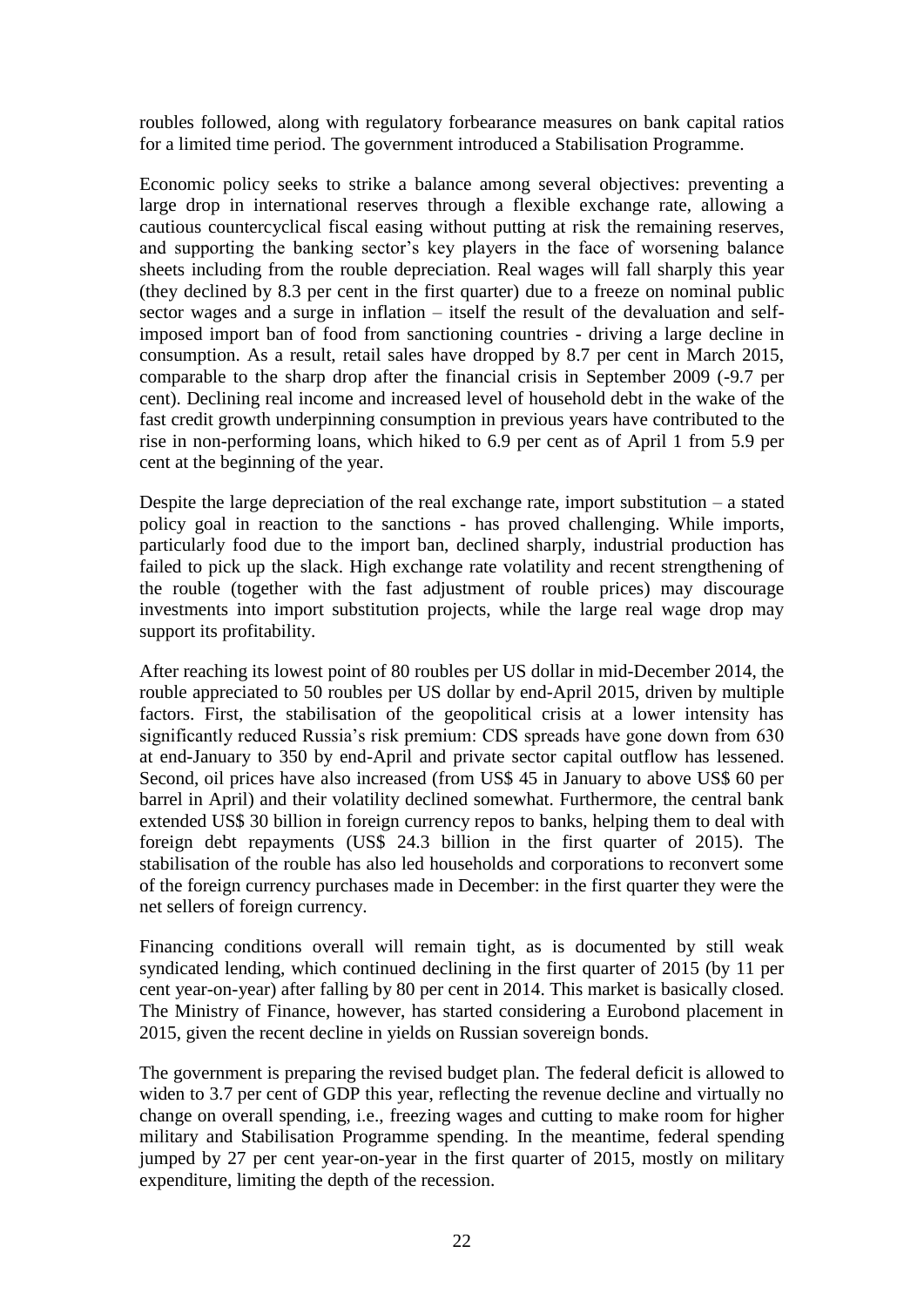We revise our growth forecast for 2015 to -4.5 from -4.8 per cent due to lower risk perception, stabilisation in financial markets and increased budgetary spending in the first quarter of 2015. The fundamentals for long-term growth - high economic volatility, geopolitical conflict, low investment, demographic constraints -, however, remain weak, reflected in the -1.8 per cent forecast for 2016. It is hard to see a rebound going forward without the reversal of the ongoing-de-coupling of Russia's economy from the rest of the world and major structural reforms. Upside risks may come from further recovery in the oil price and gradual improvement in the geopolitical crisis in 2016. These positive factors would have a lagged positive impact. A negative scenario with lower oil prices and/or intensification of the geopolitical crisis, on the other hand, can result in larger contraction in 2016.

#### **Central Asia**

Growth in Central Asia in 2015 has been significantly affected by the recession and currency depreciation in Russia and the oil price collapse. Growth in Kazakhstan is sharply lower, due to the collapse of the oil price, and to a much lesser extent, negative effect of influx of cheap imports from Russia on domestic industries and spillovers of negative investment sentiment from the Russia/Ukraine crisis. Tajikistan, Kyrgyz Republic and, to a lesser extent, Uzbekistan, have been hit by sharply declining remittances from Russia. In Kyrgyz Republic and Mongolia there is considerable uncertainty around growth forecasts, due to uncertainty surrounding operations of large extractive projects (Kumtor and Oyu Tolgoi, respectively). The currencies across the Central Asia have weakened significantly, with double digit depreciation in Tajikistan, Kyrgyz Republic, Mongolia and Uzbekistan, and 19 per cent devaluation in Turkmenistan over the last 6 months. Central banks have supported currencies through foreign exchange market interventions and in some cases administrative constraints. The growth in the region is expected to remain subdued in 2016 due to low oil prices, recession in Russia and elevated, though contained, tensions in Russia/Ukraine.

 In commodity exporting **Kazakhstan**, GDP growth is projected to slow to 1.5 per cent in 2015, compared with 4.3 per cent in 2014, reflecting the plunge in oil prices, recession in Russia, depreciation of the rouble – which is resulting in influx of cheap imports from Russia, putting pressure on domestic industries and weaker exports – and weakening investor sentiment as a result of the Russia/Ukraine crisis. The slump in oil prices is significantly affecting Government's revenues, which in 2015 is expected to lead to budget deficit of around 3 per cent of GDP. The government has reacted with an acceleration of reforms and fiscal stimulus, drawing on resources from the National Fund. In particular, "Nurly Zhol", a (largely) infrastructure investment based stimulus programme was launched in November 2014 that should provide a material boost to growth. Notably, pressure from cheap imports from Russia has hit some regions and sectors disproportionately, and therefore, notwithstanding the relatively stable overall growth environment and successful efforts of National Bank of Kazakhstan to reduce the level of legacy NPLs in banks, material increase in new NPLs and social pressure can be expected. Difficult external environment will continue affecting Kazakhstan going forward, with growth in 2016 expected to remain subdued and reach only 2 per cent. Tenge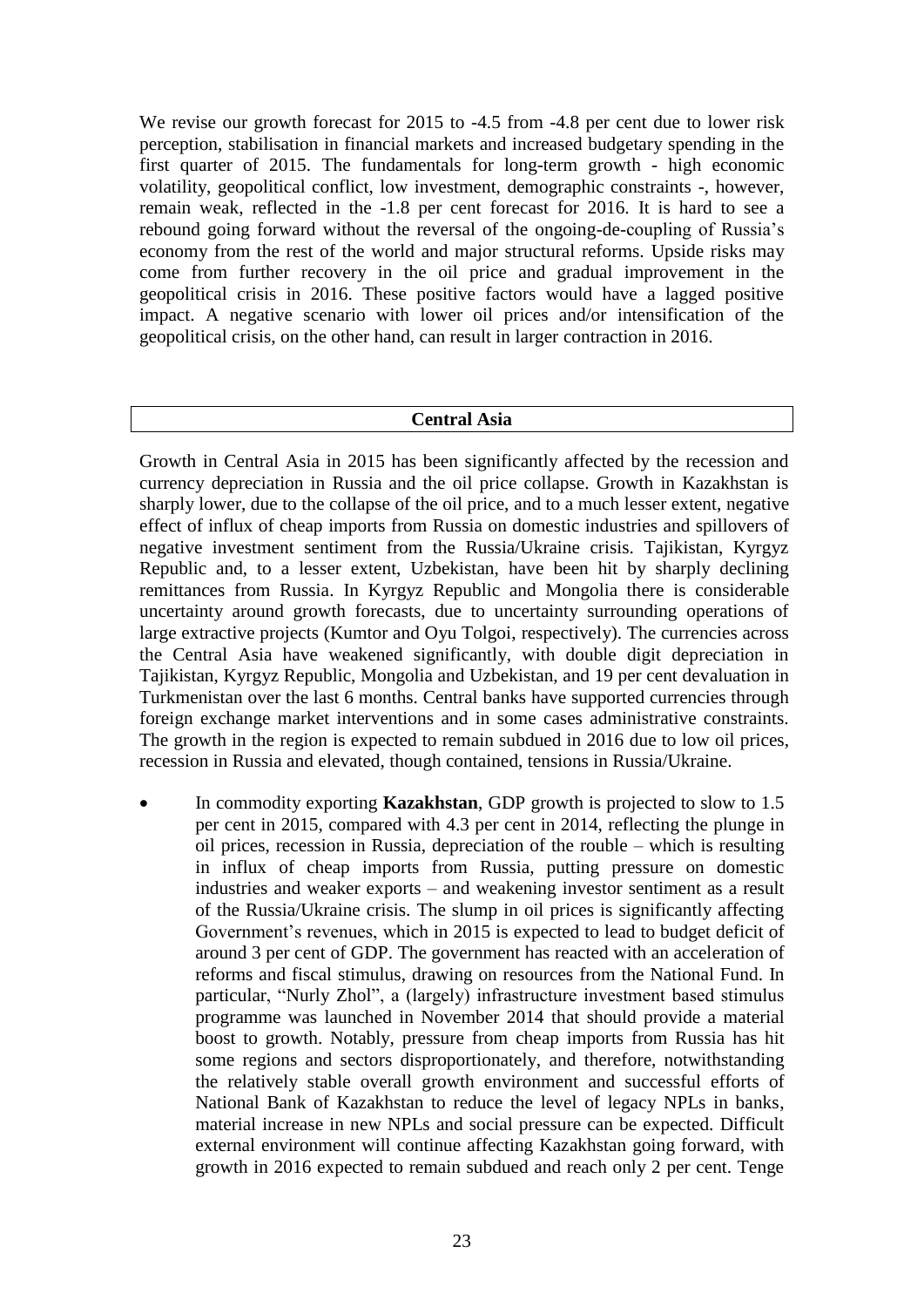has remained pegged to US dollar, but it is widely expected to depreciate during 2015. Inflation is expected to average around 7 per cent in 2015 without the impact of a devaluation.

- GDP growth in the **Kyrgyz Republic** is expected to decline to 3.0 per cent in 2015 from 3.6 per cent in 2014. The slowdown reflects sharply lower remittances from Russia and more difficult export environment due to recession, depreciation of the Russian rouble and sharply slower growth in Kazakhstan, the country's main trading partner and a source of remittances. Increased investment carried out using financing provided by Russia and Kazakhstan as part of the accession to the Eurasian Economic Union will help partially mitigate negative impact of external factors. Sharply lower oil prices are also expected to provide a boost to consumption and growth, since the country is a significant net oil/petroleum importer. However, lack of permanent solution to the issues surrounding the Kumtor gold mine remains material downside risk to growth. The som has depreciated significantly in 2014 and 2015, notwithstanding the National Bank's heavy interventions. However, international reserves remain comparatively high. Inflation is expected to remain elevated at around 10 per cent in 2015 reflecting the exchange rate pass through. In 2016, growth is expected to remain subdued, projected at 3.1 per cent, and there are likely to be increasing fiscal and social pressures, reflecting legacy from lower remittances and returning migrants in 2015, and negative effects of continued recession in Russia and sluggish growth in Kazakhstan in 2016.
- Growth in **Mongolia** remained strong in 2014, estimated at 7.8 per cent, driven mainly by consumption on the back of loose monetary and fiscal policies. Although strong performance in the second half of 2014 creates a strong base effect for average growth in 2015, growth is likely to decelerate significantly this year and next on account of lower foreign direct investment, continued delays with the second phase of Oyu Tolgoi, a large mining project, China's weaker demand for commodities, as well as policy tightening. Inflation moderated somewhat but remained relatively high, at around 9 per cent, reflecting demand pressures in the economy.
- In **Tajikistan**, GDP growth is expected to decline to 3.8 per cent in 2015, compared with 6.7 per cent in 2014, reflecting sharp contraction in remittances from Russia (in the last quarter of 2014, remittances from Russia dropped by 27 per cent year-on-year in US dollar terms) as well as reported return of migrants. The negative effects of lower remittances can be expected to be partially mitigated by increased investment from China, and to a lesser extent, investment from other countries. The deprecation can be expected to contribute to increases in NPLs, given the very high level of dollarization in the country. Central Bank's interventions in the foreign exchange market, as well as administrative measures, have helped to limit depreciation, but that has come at the expense of losing significant part of international reserves, which now stand at a very low level. Overall, reduction in remittances, returning migrants and overall weakness of the economies heighten social security risks in the country. Inflation is expected to increase to 7.5 per cent in 2015. Notwithstanding the fact that remittances flows from Russia might stabilise in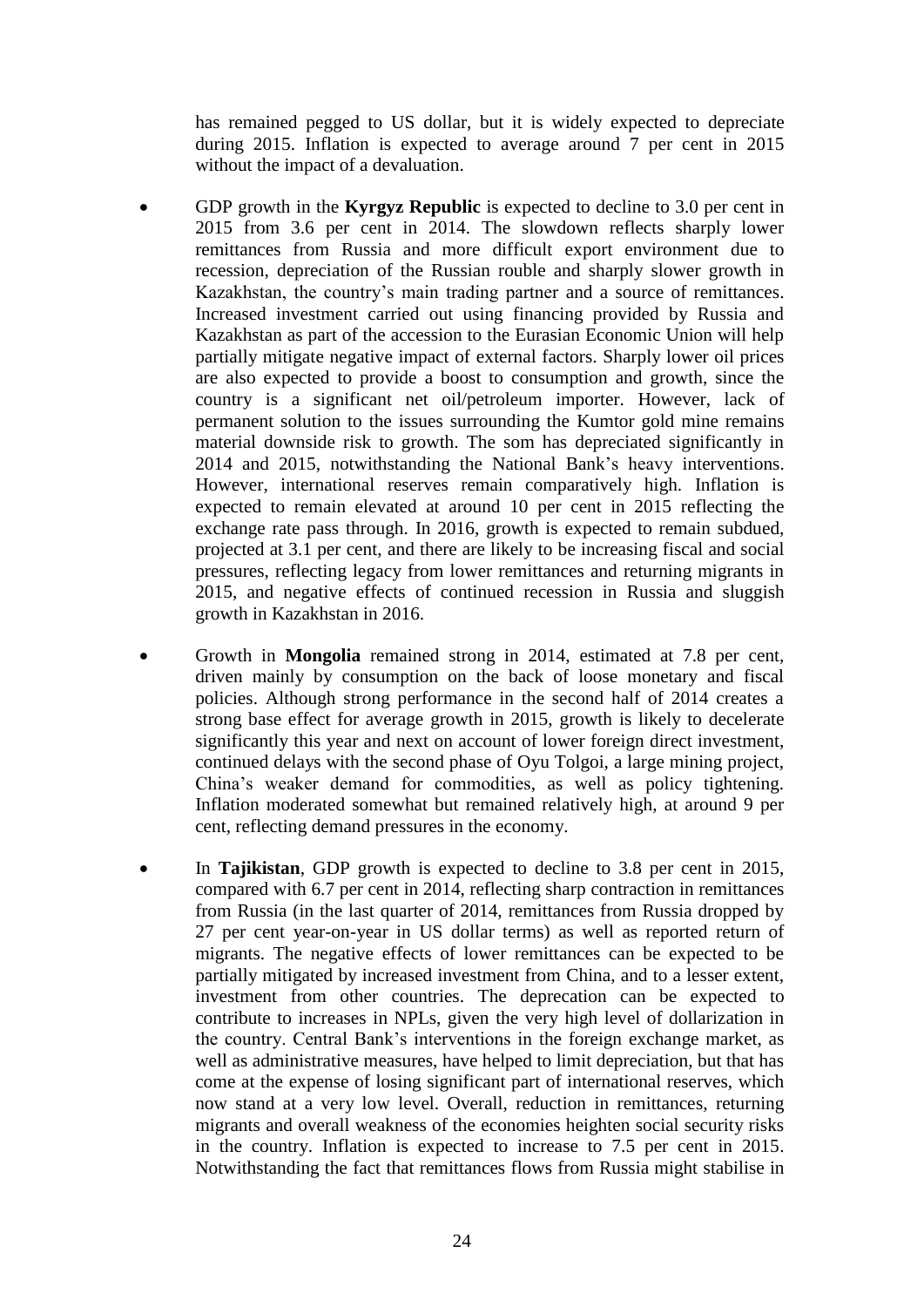2016, the legacy of sharply lower remittances and returning migrants in 2015 as well as increasing NPLs can be expected to continue to weigh down on growth. The growth in 2016 is projected at 3.8 per cent.

- In **Turkmenistan,** officially recorded GDP growth is expected to be dented only slightly, notwithstanding the commodity price decline. Growth would decelerate to 9.5 per cent in 2015 from 10.3 per cent in 2014, reflecting lower gas and oil prices and economic slowdown of the trading partners in the region. Manat was devalued by 19 per cent in the beginning of 2015, which will help improve competitiveness, whilst also pushing up inflation to close to 7 per cent in 2015. In 2016, growth can be expected to recover, reaching 10 per cent, supported by FDI and domestic investment into such sectors are real estate.
- **Uzbekistan**'s GDP growth is expected to decline to 7 per cent in 2015, compared with 8.1 per cent in 2014, reflecting sharp drop in remittances from Russia and slowdown of economies of some of the main trading partners. The som has depreciated significantly in 2014 and the first months of 2015, and it is expected to weaken further in the course of 2015. Inflation is expected to reach 9.8 per cent in 2015, up from 8.4 per cent in 2014. In 2016, growth can be expected to remain around 7 per cent, as external factors continue to weigh on remittances and trade.

#### **Southern and Eastern Mediterranean (SEMED)**

The 2015 growth projections for SEMED have been revised slightly upward from 3.9 to 4 per cent thanks to a stronger than expected pick-up in economic activity in Egypt, which more than outweighs modest downward revisions to the growth forecasts for Jordan and Tunisia. Growth in the region continues to be supported by lower oil prices, good growth in the US and a number of domestic economic reform measures. Growth momentum is expected to improve modestly further for the SEMED region in 2016 to 4.3 per cent, constrained by a challenging regional environment and reform implementation delays in some countries (notably Tunisia). Downside risks to the outlook relate mainly to regional turmoil and a slower-than-expected eurozone recovery.

 Economic activity has picked up in **Egypt**, thanks to policy reforms, a more stable political situation and financial support from the GCC. Growth accelerated to 5.5 per cent in the first half of the fiscal year 2014/15 - up from just 1.2 per cent a year earlier – driven by private consumption and investment. The recovery in investment was supported by significant steps to reduce macroeconomic imbalances and improve the business environment. However, net exports continue to be a drag on growth, reflecting structural problems in Egypt's energy sector and eroding competitiveness. The recent Egypt Economic Development Conference garnered strong financial support, both from GCC countries (which have pledged an additional US\$12.5bn financial support) and from investors, with prominent deals signed in the energy and housing sectors in particular. As a result of better-than-expected economic performance and improved business confidence, the forecast for